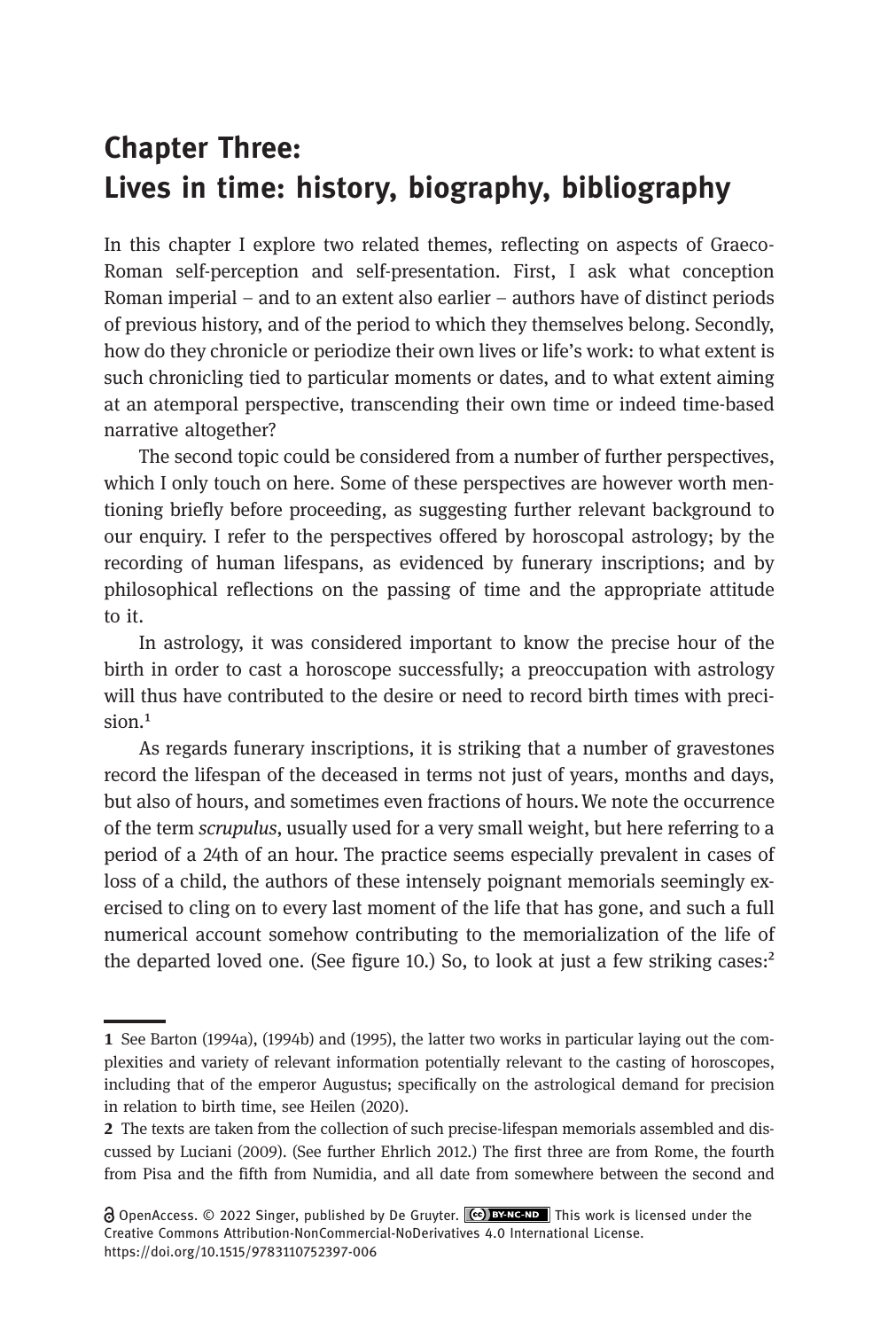



Abuccius Silvanus lived 3 years, 6 months, 29 days and 6-and-a-half hours.

To Cornelia Thymele, their beloved daughter, her most unhappy parents.

Calpurnius Diceus and Secura. She lived 7 years, 2 months, 19 days and an hour and a half. Eleutera lived 3 years, 28 days, 2-and-a-half hours.

To the deserving Silvana, who sleeps here, in peace. She lived 21 years, 3 months, 4 hours, 6 scrupuli.

Such monuments are not however confined to the very young; there is at least one opposite case, where precision contributes to the commemoration of a very long life:

Caecilius Felix lived 75 years, 3 months, 5 days, 3-and-a-half hours.

It is noteworthy, meanwhile, that such personal monuments in general do not, unlike their modern counterparts, contain dating, that is, any indication linking those years, months or hours to externally fixed points – a procedure which would be of relevance rather to the first of our two questions, that of the self-contextualization of ancient lives. Such dating – which typically functions by mentioning officials serving at a particular time, in the Roman world usually the consuls – tends to feature rather only in inscriptions of a public nature, those which proclaim a law, commemorate a victor, or dedicate a monument in the name the benefactor. The private time of these monuments of indi-

the fourth century CE. They appear there as nos. 3, 6, 20, 22 and 11. The practice seems common to pagan and Christian memorials of the period: the first two and the last cited here are pagan, the remaining two Christian. (For a much more comprehensive account of the recording of lifespans on Roman inscriptions, specifically Christian context, see Nordberg 1963.)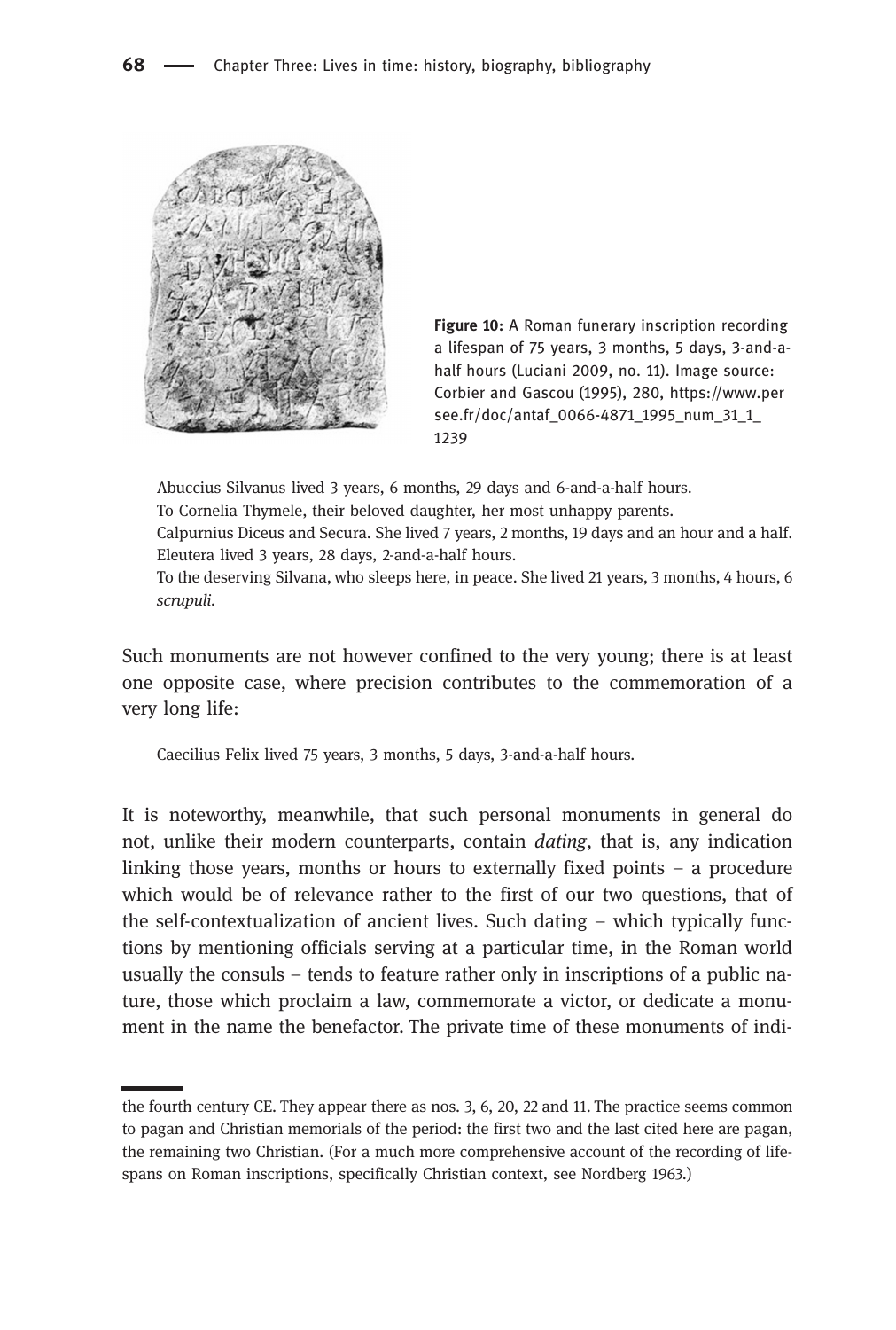vidual lives seems thus to exist in a separate realm from that of public events, appointments and calendars.<sup>3</sup>

The evidence for both these preoccupations, that of horoscope-casting and that of the recording of the precise number of hours of a life, casts further light on the question considered in chapter 1, of the role of time-telling technologies in everyday lives. Indeed, it seems to suggest a significantly widespread role for these technologies, at least in certain critical contexts – the moments of birth and death. (It may very well indeed be that the two are intimately connected, that is, that the popular motivation for a close attention to the hour of birth, in particular, was, precisely, an astrological one.)

Meanwhile philosophers, especially Stoic ones, offer further perspectives on – and to some extent reversals of – popular attitudes to the valuing of the days and hours of a life, and to the human lifespan as a whole. And the 'modern' time-telling technology of the water-clock has a strong relevance here too. In Petronius' Satyricon the rich host Trimalchio is introduced as an 'exquisite fellow, with a clock in his dining room, and a trumpeter, so that he may always know how much life he has lost'; here the picture is a satirical one, although it presumably at some level reflects a genuine anxiety.<sup>4</sup> The philosopher Seneca, on the other hand, while also bearing witness to this association of the draining of water from a *clepsydra* with the running-out of life, aims to transform the attendant preoccupation or anxiety: it is not the last bit of water that should concern us, the bit that has just run out; not the last moments, but the whole lifespan. Life has in fact been in a constant process of dripping away – death has been coming all along, we are dying all the time  $-$  so there is nothing special to frighten us about the last drops.<sup>5</sup>

Such a perception is, for Seneca, of a piece with the correct attitude to time itself, which involves a philosophically differential approach to past (to be grasped in the memory), present (to be appropriately utilized) and future (to be anticipated). The full achievement of this attitude to time indeed constitutes a liberation from normal human laws: such simultaneous mental comprehending of 'all

There are exceptions: a consulate is mentioned for example in another of the inscriptions discussed by Luciani (2009: no. 18); but such mentions seem rare.

<sup>4</sup> Petronius, Satyricon 26.

'cotidie morimur … tunc quoque, cum crescimus, vita decrescit … quemadmodum clepsydram non extremum stillicidium exhaurit, sed quidquid ante defluxit, sic ultima hora, qua esse desinimus, non sola mortem facit, sed sola consummat', Seneca, Moral Letters 24.19–20. Water and river metaphors are widely used by Seneca to help induce the correct attitude to the flow of life, as explored by Armisen-Marchetti (1989); see further Miller (forthcoming), ch. 4.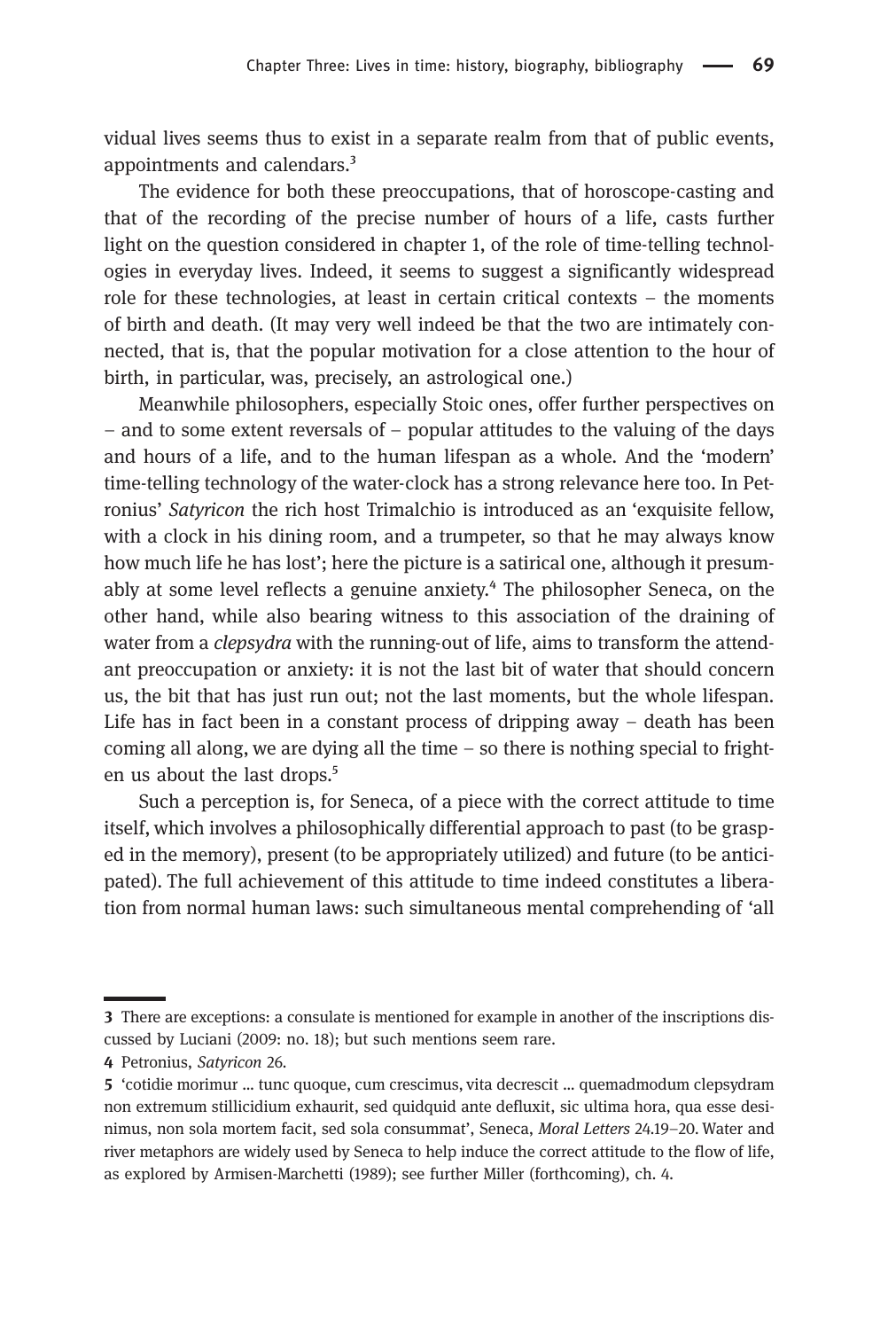times' is a vital attribute of the sage – one, that, in some crucial psychological sense, makes his life a long one.<sup>6</sup>

Other Stoic exhortatory arguments against the fear of death draw in different ways on these same notions of the fleeting nature of a life's moments, and of the relationship of these moments to the whole human lifespan. So, Epictetus encourages one not to think of oneself as eternity  $(a_i\bar{o}n)$  but rather 'as a part of the whole, as an hour is of a day; I must come about like an hour, and pass by like an hour'. Going further, Marcus Aurelius characterizes the 'time of human life' as merely a moment (*stigme*), and describes human life as 'momentary' (akariaios), or a 'momentary section of eternity'.<sup>7</sup>

Such reflections are obviously designed to bring about a re-evaluation of our lives, based precisely on their temporal insignificance: our human lifespans are as nothing when considered in relation to eternity. Marcus, building on the Epictetan dictum that 'you can only lose what you have', elaborates a further argument, which can be summarized as follows. All that you have is the present (to paron), which is further characterized as 'momentary' (akariaion); in dying, therefore, you are losing neither past nor future; everyone who dies, then, loses exactly the same thing, namely that single, momentary present; so, considerations of the length, or nature, of the life previously lived, as well as considerations of a hypothetical future lost, are irrelevant.<sup>8</sup>

<sup>6 &#</sup>x27;transit tempus aliquod? – hoc recordatione comprendit. instat? – hoc utitur. venturum est? – hoc praecipit. longam illi vitam facit omnium temporum in unum conlatio', Seneca, The Brevity of Life 15.5. For analysis of this Senecan process of mental mastery or 'appropriation' of time, past, present and future, see Armisen-Marchetti (1995).

Arrian, Discourses of Epictetus 2.5.13; Marcus Aurelius, Meditations 2.17; 2.6; 11.8; 5.24; cf. 3.36, where 'all present time is a moment of eternity'. For philosophical views of the nature of eternity itself see further below, chapter 5.

<sup>8</sup> Meditations 2.14; cf. 3.10. Marcus' temporally-based argument, like Epictetus', is fundamentally instrumental or therapeutic in its nature, and does not engage explicitly with theoretical analyses of time, of the sort which had been given in earlier Stoicism (and into which I also do not enter here); it has attracted some criticism on the grounds of its alleged theoretical inadequacy. See Mouroutsou (2020) for a survey of previous literature and a theoretical defence of Marcus' position, based on the understanding of the present as 'plastic' (i.e. flexible in its precise extension) and of the verb 'have' in the above argument as crucially connected to what is 'up to us' in the Stoic sense: that is, what it means that we 'have' the present is precisely that our action within that present is under our control. Whatever its strengths or weaknesses when subjected to such analysis, however, it is the mental attitude aimed at, and the relationship of that to the attitudes abroad in Marcus' society, that concern us here. (There is, clearly, a potential connection between the argument discussed and the paradox of the 'ceasing instant', which we shall consider (albeit fleetingly) in chapter 5, although such a connection is not developed by Marcus.)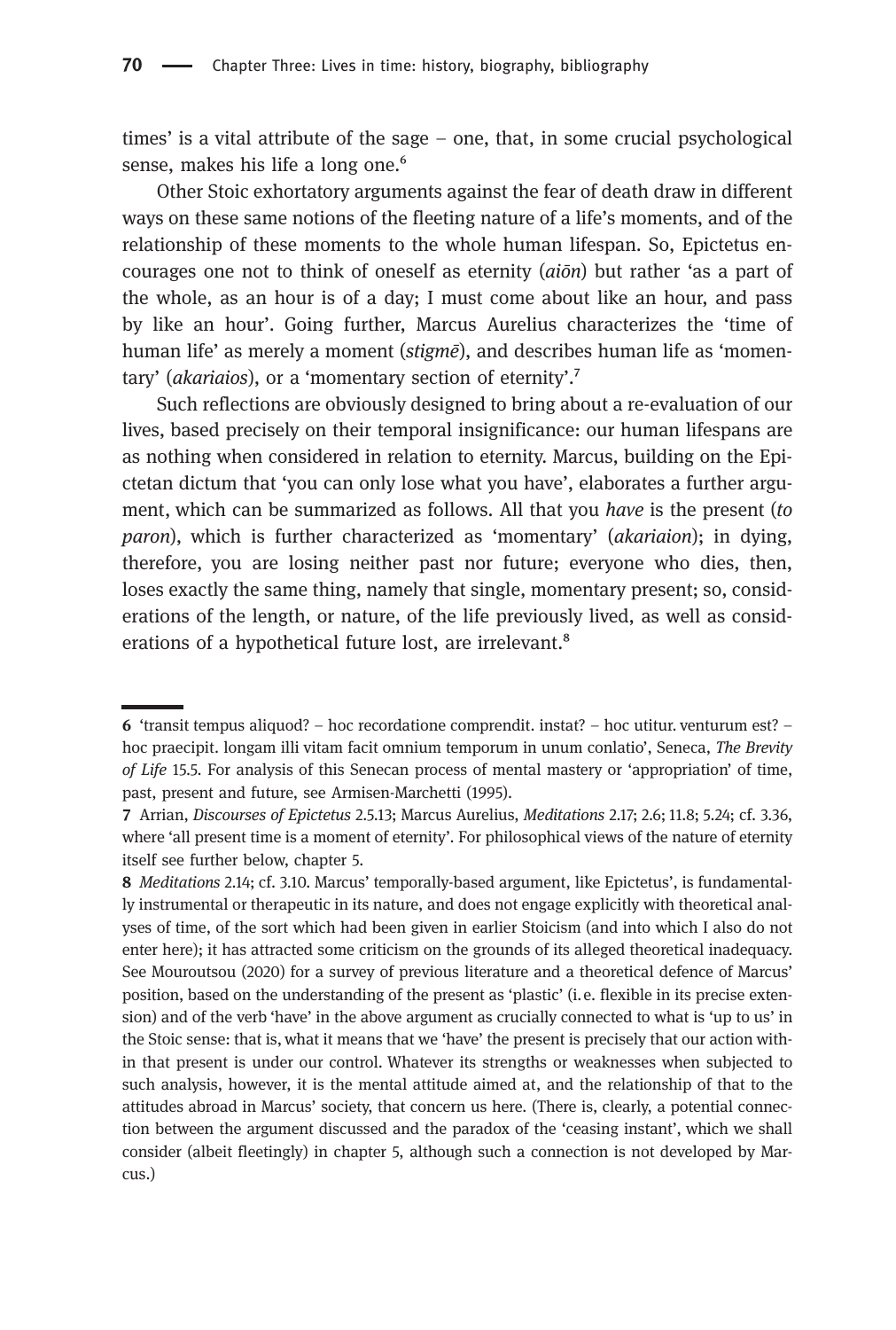The mental reduction of our experienced lives to the present moment is not just of value in relation to the contemplation of death. Elsewhere, Marcus tells himself not to be led astray by 'a mental impression (*phantasia*) of your whole life', including the nature and magnitude of worries past and future, and to remind himself that it is, in fact, only the present that has the capacity to cause distress (since grief for the past and worry about the future are in fact both present events); moreover, the precise scope of this present can be diminished (katasmikrunetai) by mental exercise. Still more positively, Marcus cajoles his soul to be satisfied with its true nature, in need of nothing external – and in particular to be satisfied with the *present* state and not feel the need for more time.<sup>9</sup>

The perception that all you lose at death is a single 'moment' – that the present moment is, in some psychologically important sense, all that a human life is – may seem opposed in its tendency to Seneca's perception, just considered, that past, present and future in a life should all be appropriately valued, or to his claim that a life is conceptually made 'long' by such mental mastery. But both kinds of perception can perhaps be united within a broader view, or better, a broader recommended psychological approach. This approach is concerned above all to value the present moment, and in particular, the opportunity it brings for correct action and attitude, while not, however, being attached to the notion of the continuance of that moment into the future. At the same time, however – in that same moment, indeed – one may derive benefit from thoughts of both past and future, provided that such thoughts do not include a hankering after, or revived distress at, what has passed, on the one hand, or a preoccupation with future states which may or may not eventuate, on the other.

Whether we find the attitudes encouraged by these Stoic authors valuable, helpful, or indeed possible, the texts cited in their own way also bespeak – through their very attempts to counter it – a preoccupation with the constant passing of time and constantly diminishing available human lifespan, and to an extent also a preoccupation with its measurement.

My investigation in this chapter, however, will have a more specifically literary–intellectual focus, as opposed to one based in either broader perceptions or life practices, on the one hand, or philosophical speculations or recommendations, on the other. I shall consider these questions – that of the attitude to the past and that of the chronicling of lives – in the particular context of Roman imperial writing. And I shall take as my case study for the investigation the works of, and attitudes exemplified by, Galen – the author who gives fuller

Meditations 8.36; 10.1; the focus on the now and rejection of considerations of past and future recurs also at 12.3.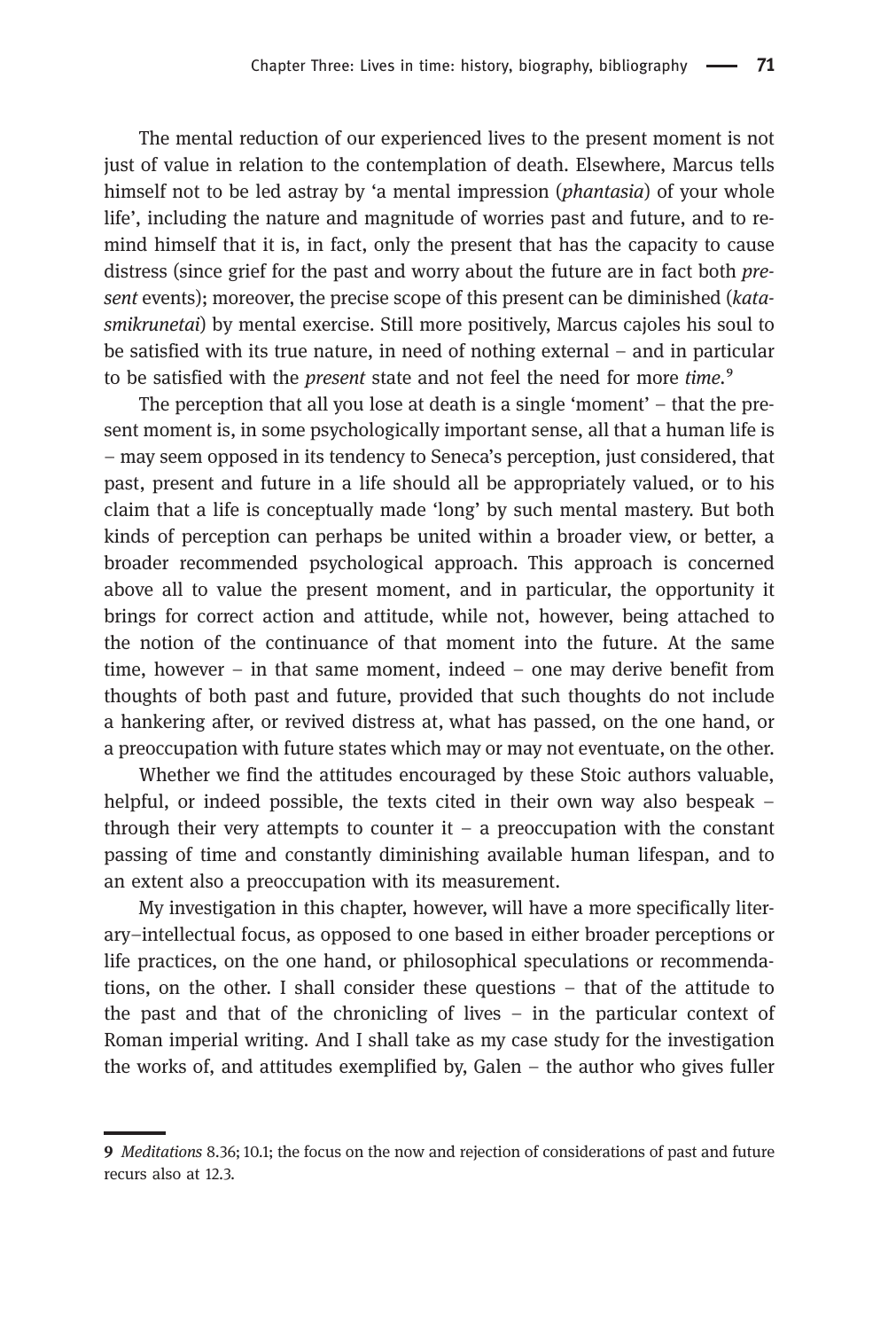evidence than any other imperial-period author of both literary biography and bibliographical practice, while also being a *par excellence* representative of the classicizing literary and intellectual culture of his times, the so-called 'Second Sophistic'.

### The old and the new

We live in times far removed from the golden age of which our elders dream, of which the fables tell. The perception is a recurrent one, in a variety of cultures and chronological periods. In the Graeco-Roman world, its most famous version is, precisely, that of the mythical Golden Race, of which we are the distant and decadent successors.<sup>10</sup> But it finds its counterpart in intellectual history too.

Both the scientific and the literary culture of the first centuries of our era were in a sense extremely backward-looking – based in an education in the language and literature of an age long past, looking to the classical greats of that past for inspiration and support, tending to prefer the authority of the old to the appeal of the new. The origins of this culture, or classicizing tendency, may themselves be traced to a period several centuries earlier, to the Hellenizing culture that took root from the third century BCE, and of which the Museum and Library of Alexandria were the most outstanding representative. It was at this pe $riod$  – and at this location especially – that a core set of 'classical' texts was established, and practices of scholarship and criticism developed, that remained central to the education and literary culture even of Galen's time. There, then, if not before, we begin to find a distinction in the intellectual and literary context, between a previous, 'classical' age and the one we presently inhabit.

Within that Hellenistic era itself, the classicizing tendency held sway mainly in the area of literary texts. True, the same bibliophile techniques of scholarship

<sup>10</sup> See Hesiod, Works and Days 109-201. The first race of humans was the golden one (109); ours, that of iron (176), is at four removes from it (after the silver, the bronze, and that of the heroes); and even this will become so decadent that it will be destroyed by a worse one (180–201). In the better-known version of Ovid (Metamorphoses 1.89–150) the present race, that of iron, is at three removes from the first (after silver and bronze). For further ancient versions, including parallel myths in other cultures, and for analysis of the Hesiodic account, see Most (1997). Most argues for a closer potential connection between the present race and that of the heroes, and a less inevitable and absolute decline, than one takes from a surface reading of the text; whether or not one finds that interpretation convincing, it seems clear that the myth was standardly understood in the ancient world in terms of irredeemable present-day decadence.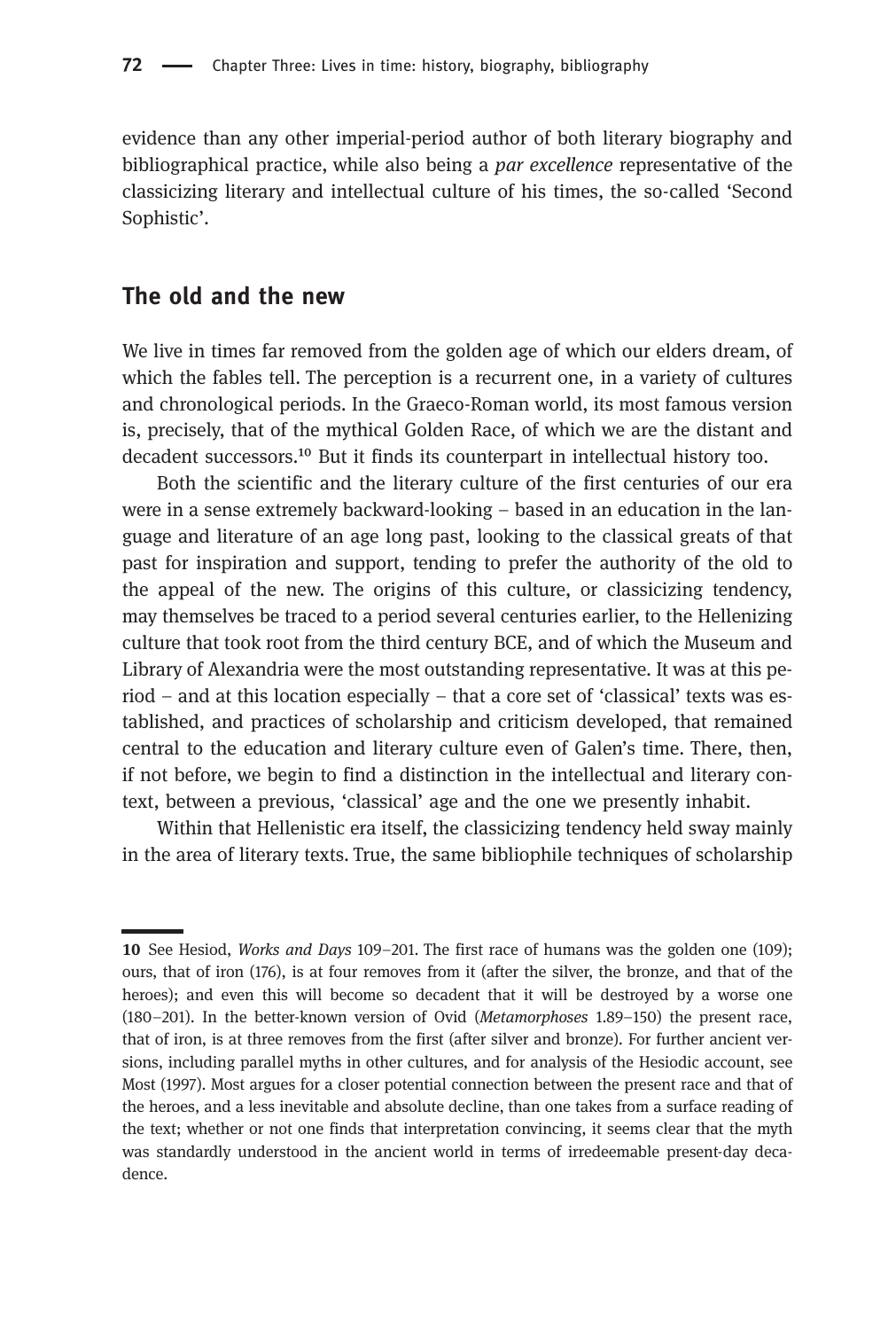and criticism came to be applied also to 'ancient' scientific or medical texts, in particular those of the so-called Hippocratic corpus: indeed, it was at this period that such a corpus first came to be assembled, with a range of texts for various reasons attributed to the famous historical figure of Hippocrates.<sup>11</sup> But, for most of the Hellenistic period, at least, the interest in these was, precisely, a historical one: the texts were the subject of antiquarian or scholarly research, but were not at this stage taken as authoritative in any scientific sense. The notion, still familiar to us today, of Hippocrates as 'father of medicine' – and even, indeed, the notion that his work was in any important scientific sense different in kind from that of a range of other medical authors, of whom there were also extant texts – were to come much later. Moreover, this same period of the third and second centuries BCE was one of considerable medical innovation at Alexandria, by anatomical researchers such as Herophilus and Erasistratus, in particular (on whom, more later).

Things had changed by Galen's time. At some point – albeit not in a way that commanded universal agreement – Hippocrates had ceased to be merely a focus of historical and scholarly interest and become also a source of medical authority. In Galen's medical education, and most prominently of all within his own subsequent practice, scholarship and science are fused: empirically based arguments for the truth of a particular medical view fade into scholarly arguments for the proposition that Hippocrates espoused that view too, and vice versa.<sup>12</sup> Such arguments, as one would expect in relation to texts of a period more than 500 years before one's own – a 500 years which have seen major advances, especially in anatomy – rely on a highly sophisticated repertory of scholarly and interpretive techniques and approaches. Techniques and approaches, indeed, which closely parallel those which, from late antique to contemporary times, have enabled members of particular religious communities to discern their own theological and philosophical views in biblical texts that belong to an age, and a social and intellectual context, far distant from their own

Such classicizing developments in medicine are, in very broad terms, paralleled by those in philosophy. Here too, while there were major innovations in the Hellenistic period, the main philosophical schools were established by the first century CE. Of course, there continue to be significant further innovations and original discussions, but from this point on these arise largely in a process of dia-

<sup>11</sup> See von Staden (1992), (2006); more broadly on the history of the 'invention of Hippocrates', Smith (1979).

<sup>12</sup> On this cultural background and Galen's place in it see especially Lloyd (1993), von Staden (2004), (2009).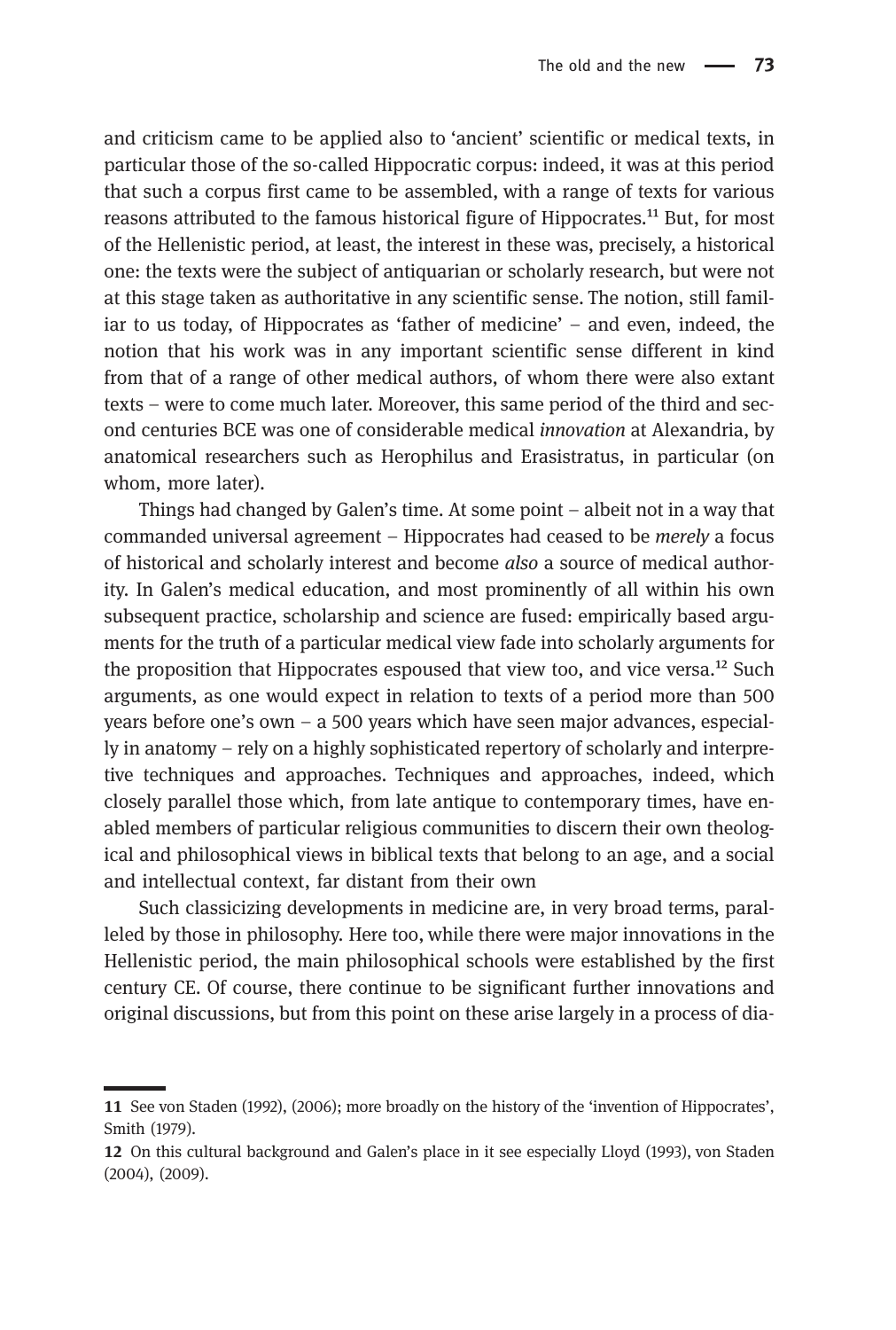logue with and commentary on an existing body of texts, itself regarded as in some sense classical and authoritative.

More broadly, and if one considers Roman alongside Greek literary culture, Latin authors famously conceived their great works as closely modelled on the great Greek classics. Here too, originality lies in adaptation and transformation; innovation is often concealed behind the claim to be following in ancient footsteps. We shall pursue this theme – and the related one of the potentially atemporal self-image of the author – with a particular focus on Galen, who is one of the most prolific as well as most revealing representatives of the Greek literary culture of the Roman period, though we shall end the chapter with a comparison of Galen's attitude and self-positioning with those of another major intellectual and biographer of the imperial period, Porphyry. The themes investigated here could, of course, be considered in relation to a range of other imperial-period authors; I offer the analysis here as one which is both potentially representative of imperial literary and intellectual culture, on the one hand, and suggestive of further lines of research, on the other. $^{13}$ 

## Galen on the old and the new (1): the ideology of the ancient

A central theme in Galen's work, arising constantly in his references to predecessors, is the distinction between 'ancients', palaioi and 'younger' or 'more recent', neōteroi, authors, doctors especially. Neither term is completely univocal or straightforward in its reference; and there is, I shall argue, more than one conception of past time, and of self-positioning in relation to it, in play here.

As has been highlighted by much recent scholarship, Galen's approach to the previous tradition – connected with that culture of the Second Sophistic – is an archaizing or classicizing one, in which he both elevates the contribution of the great 'ancients', Hippocrates and Plato in particular, and presents himself as their avatar or equal, by contrast despising or neglecting the decadent neōter $oi.$ <sup>14</sup> This perception is undoubtedly true, as is the tendentially transtemporal view of Galen that emerges from it. At the same time – and in a way that has not been similarly acknowledged by scholarship – Galen presents us, alongside this idealistically and ideologically loaded view of past and present time, with a

On this literary and intellectual culture more broadly see Swain (1996); Goldhill (2001); Whitmarsh (2001); Richter and Johnson (2017).

<sup>14</sup> See von Staden (1997); Vegetti (2001); more broadly on Galen's position in this cultural and intellectual landscape Gill, Whitmarsh and Wilkins (2009); Singer (2013): 4–17; (2014); (2019a); Mattern (2017).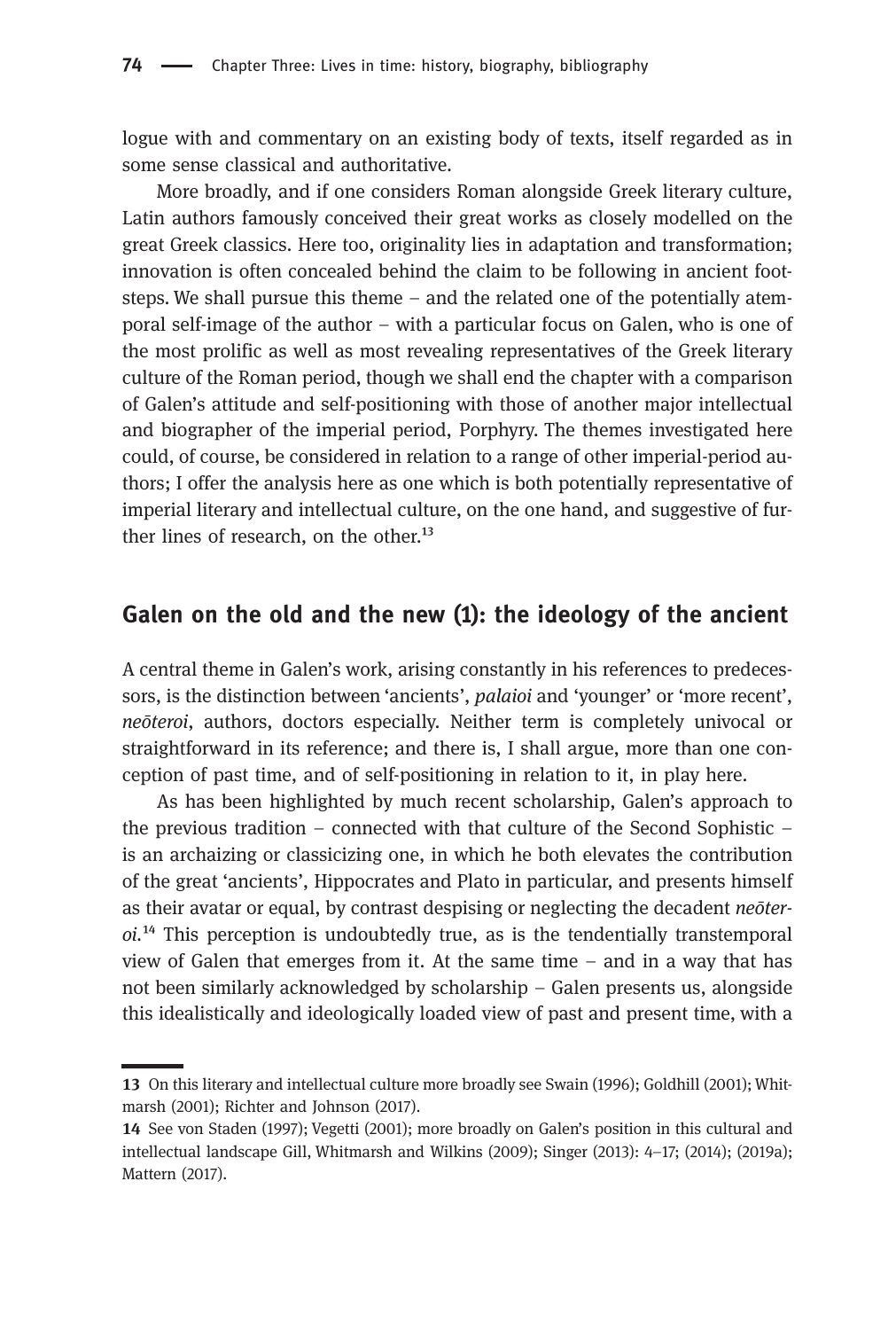much more historiographically neutral, indeed chronologically quite sophisticated, attempt at the periodization of past time. We shall proceed to examine both aspects of this Galenic historiography in what follows; the terms 'ancient' and 'more recent' are used in a fluid and shifting way – but nevertheless with distinctly identifiable senses according to different contexts – throughout Galen's work.

To begin, then, with Galen's idealized view of the past and the 'ancients'.We shall talk further about the precise reference, or references, of the term palaios below; but underlying the terminology is, almost always, a sense of the 'golden age' which is, in a way, the counterpart in intellectual history of the Hesiodic golden age mentioned above. Indeed Galen even, as we shall see shortly, makes explicit reference to Hesiod's golden age in his characterization of the classical period of Greek medicine. Broadly speaking, however, we may say that by palaioi Galen means, on the medical side, above all Hippocrates, and on the philosophical side, above all Plato; but that further respected ancients may be added on both sides: on the former, such post-Hippocratic authorities as Diocles or Praxagoras: on the latter, Aristotle and Theophrastus, and sometimes even Stoics. In fact, Galen constructs a shifting 'line of authority' (in Vegetti's phrase), assembling the maximum number of potentially respectable authority figures that can be called upon in support of any given position – and attacking others who ignore such an impressive display – even if some of these authority figures are individuals (like Chrysippus, Praxagoras, or even Aristotle) with whom he has profound disagreements in other areas.<sup>15</sup>

One of Galen's most impressive works – central to his output and, arguably, that with which he made his reputation  $-$  is The Doctrines of Hippocrates and Plato. Both the intellectual project and its execution are quite remarkable. Here, Galen sets forth the essentials of his own physiological views on the functioning of the most important organs in the human body (the brain, the heart and the liver), on the nervous and vascular systems and on element theory.

<sup>15</sup> See Vegetti (1999a), (1999b). So, for example, Plato and Aristotle are lined up against the Stoics on the issue of the fundamental division between rational and non-rational faculties or parts of the soul; Plato and Hippocrates are lined up against Aristotle, the Stoics and a range of medical authors, including Praxagoras, on the fact that the brain, not the heart, is the command-centre of the soul; Praxagoras and a large number of others are mentioned with approval (against, for example, Atomists, Methodists or Asclepiadeans) in the area of element theory and health prescriptions; even Chrysippus and the Stoics form part of the respected authority tradition in certain contexts, for example in their advocacy of a form of physicalism (in The Soul's Dependence on the Body); and, as we shall see, in one case even Asclepiades forms part of a near-universal consensus against Erasistratus. See further note 25 below.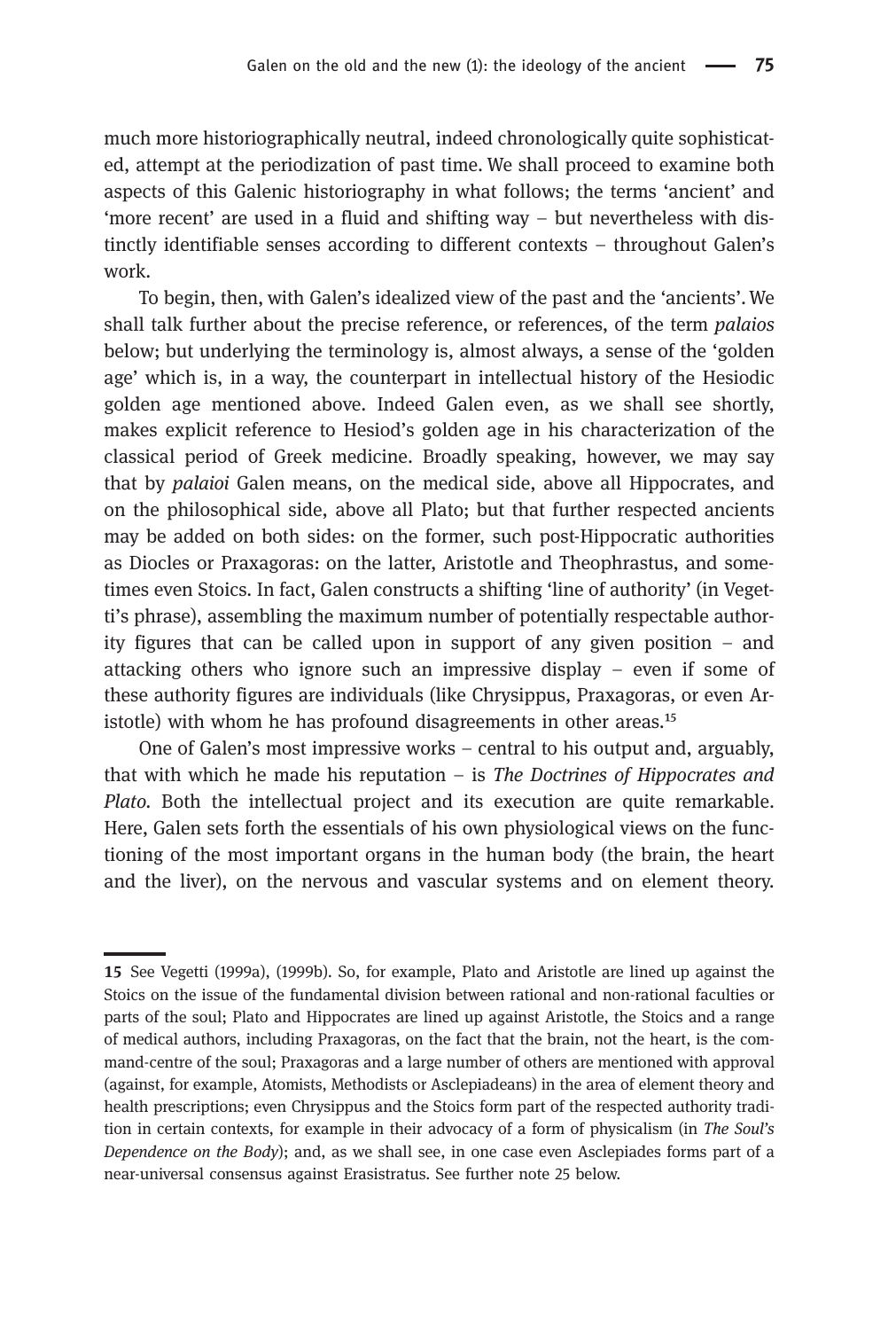And he does so on the basis of detailed reference to the most up-to-date anatomical research, and his own dramatic public anatomical (in some cases vivisectional) demonstrations used to elucidate these. At the same time, however, the central aim of the work involves the establishment of at least three propositions which are, from a modern historical perspective, frankly absurd:<sup>16</sup>

- (1) Hippocrates and Plato were in agreement on their fundamental doctrines regarding the human body (and, in a sense, the soul)
- (2) Plato was indebted to Hippocrates for these views
- (3) Galen's views on anatomy and physiology were in their essentials anticipated by the ancients, by Hippocrates in particular.

And these perceptions are not just eccentricities or oddities of this work, a function of its particular purposes and stated aims – although, undoubtedly, the work is a rhetorical tour-de-force, breath-taking in the ingenuity of the arguments, and the scholarly expertise, which are marshalled in their pursuit. Rather, this self-perception and this historiographical perspective – Galen as the avatar of Hippocrates and Plato in his disinterested devotion to and assiduous pursuit of the truth, Hippocrates and Plato as anticipating Galen in the essentials of his anatomical, medical and philosophical views – run through Galen's whole career and literary output. Plato's philosophy of mind and ethics (sometimes called his moral psychology) underlie Galen's thought in those areas especially, although – as already remarked – he also claims the philosopher's agreement with the fundamentals of his own physiology of the brain, heart and liver, as well as of his element theory, and takes himself to be following Plato also in logical or scientific method. He claims Hippocrates' agreement, meanwhile, not just on the essentials of physiology but also in all matters to do with day-to-day healthcare, disease definition and clinical practice. And he does this passim throughout his scientific or philosophical writings on these different subjects, but also in the context of his voluminous commentaries on the Hippocratic writings, which constitute something like a third of his enormous output.<sup>17</sup> (We have already seen just a few examples of the tensions involved in this retrojection of his own views onto Hippocrates, in the previous chapter.)

<sup>16</sup> For analysis of the tensions that arise in this project see (alongside the work already cited of Smith, Lloyd, Vegetti and von Staden) Singer (1996), (2021).

<sup>17</sup> Galen also wrote commentaries on Plato and Aristotle, though none of the latter has survived, and only one of the former, in fragmentary form.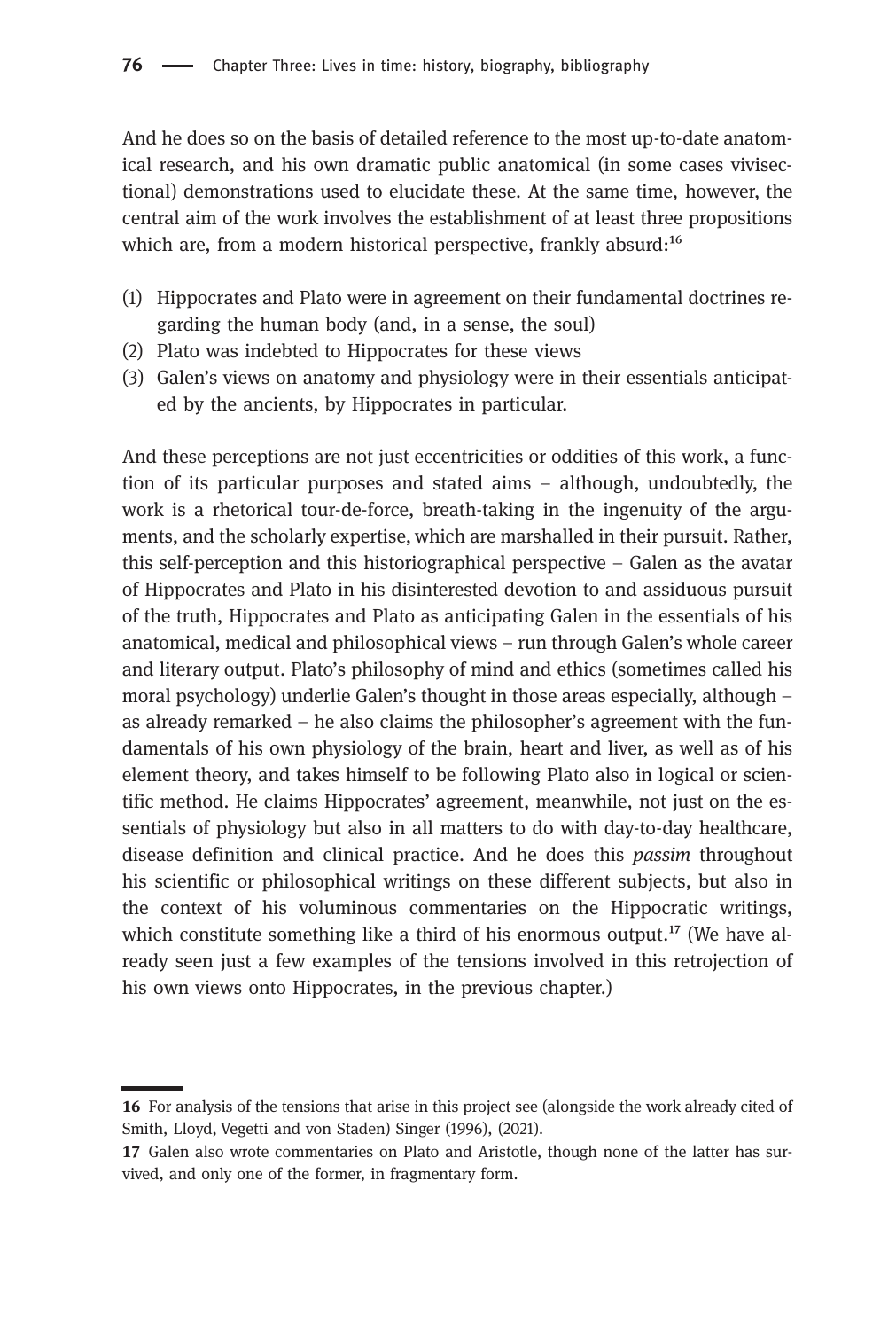The reality is that Galen is indebted for his anatomical education and views to a much more recent tradition – and indeed, that is something which, as we shall see, he elsewhere openly admits (while never resiling from the claim that such anatomical knowledge was in some way anticipated by Hippocrates centuries earlier).<sup>18</sup> Yet that reality is completely obscured, put to one side, in the context of the construction of his intellectual heritage presented by The Doctrines of Hippocrates and Plato, and indeed in most of his major works.

This ideologically loaded approach to the history of medicine has some remarkable consequences, as already noted. Particularly striking is the construction of the intellectual and ethical milieu of the golden era of Greek medicine. This was the age of Hippocrates. One Galenic passage presents this construction of that past intellectual tradition – and disparagement of the present – with especial vividness.

If those who are going to be doctors have no need of geometry, astronomy, dialectic, music or any other of the noble studies, as the most venerable Thessalus proclaimed, nor even of long experience and familiarity with the practice of the art, then it will be open to anyone to become a doctor without difficulty. That is why cobblers, carpenters, dyers and smiths rush into the practice of medicine. They abandon their previous trades, lay out their wares and vie for pride of place. For this reason I myself actually hesitated before writing on the method of healing – the method begun by the men of old (palaioi), which those who came after them attempted to complete. In the old days there was indeed great strife, as the men of Cos and Cnidus competed with each other simply in the number of their discoveries. These were the two families of Asclepiads in Asia, once that in Rhodes had fallen away; and the doctors from Italy, Philistion, Empedocles, Pausanias and their followers, strove with them too, the strife being of that fine kind, which was praised by Hesiod. There were, then, these three wonderful groups of doctors vying with each other. The Coan one prospered, and had the largest number of followers, as well as the best, followed closely by the Cnidian; but that from Italy one was also of great worth. None of those individuals went at sunrise to the houses of the rich to greet them, nor to dine with them in the evening, but, as Hesiod has it –

one who lacks work will look on another as rich – the one who labours to plough and to plant

– so too they constantly vied with each other, not to plough or plant the land, for these tasks would not be worthy of the race of the Asclepiads, though appropriate to the Ascraean poet, but to cultivate, continually increase and attempt to complete the art of Apollo and Asclepius.

Now, however, that noble strife has ceased, or at least there remains only a small, faint remnant of it among humankind; it has been replaced by the wicked kind, and there is none who can mend it or heal it. As Hesiod says:

<sup>18</sup> See note 30 below.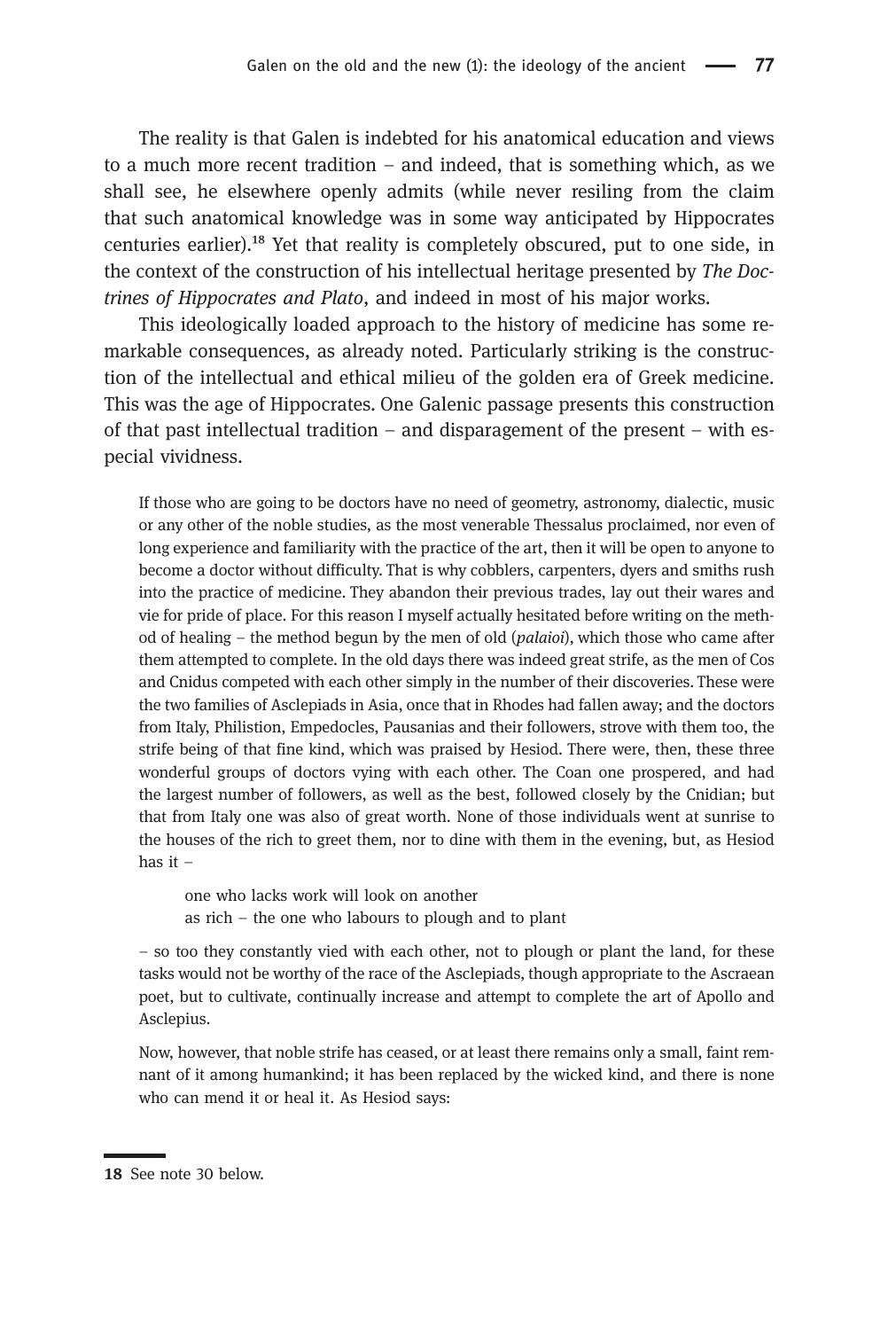Let not evil strife restrain your spirt from action.

This is the sort of strife which – as again the poet Hesiod puts it –

She raises her head, small at first, but later it stretches to heaven as she bestrides the earth.

It is this strife that has driven Thessalus mad, so that he criticizes Hippocrates and the other Asclepiads, populating the wide theatre of the civilized world with his own books, then having himself judged within that theatre, winning the victory and being crowned over all the ancients, according to his own pronouncement.<sup>19</sup>

Three things are particularly worth noting here. One is the specific historical – and historically influential – view that Galen advances, whereby the schools of Cos and Cnidus, alongside the alternative views of Empedocles and Philistion, on the other side of Magna Graecia, represented the main strands in ancient medical thought. Secondly, we note that Galen's most rhetorically powerful elevation of the status of the ancients goes hand in hand with his most virulent attack on his arch-enemy, the leader of the Methodists, Thessalus. The two strands are inseparable: a key role of Galen's 'classicism' is precisely the refutation of rivals – above all, decadent, ill-educated, modern rivals. The third point to which I draw attention is the striking role taken by *competitiveness* in this passage. Central and recurrent in Galen's attack on contemporaries is their striving for status, their constant quarrelsome competitiveness. Here, in a neat reversal, even competitiveness was a positive thing in that distant, halcyon age.

Another aspect of the golden, pre-sectarian era, on Galen's account, is the preservation of knowledge within the family of the Asclepiads – the descendants of Asclepius – and the fact that such knowledge was handed down father to son. This, of course, takes us far from the present-day world of careerist sparring and self-publicizing – let alone the world in which an upstart cobbler or weaver could dare to aspire to the art of medicine.

So, in another text – and in the most strikingly ambitious historiographical move of all – Galen claims that the lack of writings on anatomy from that age is due, not to any lack of knowledge, but to the fact (arising precisely from that culture of successors within the medical family or guild) that such anatomical knowledge was so well known within that circle, and so securely transmitted within it, that no such writings were needed.

I do not blame the ancients for not writing on anatomical procedures, any more than I blame Marinus for doing so. For the former, it was unnecessary to write such notes for themselves or for others, since they were trained from childhood by their parents to dissect,

<sup>19</sup> The Therapeutic Method 1.1  $(X.5-7 K.)$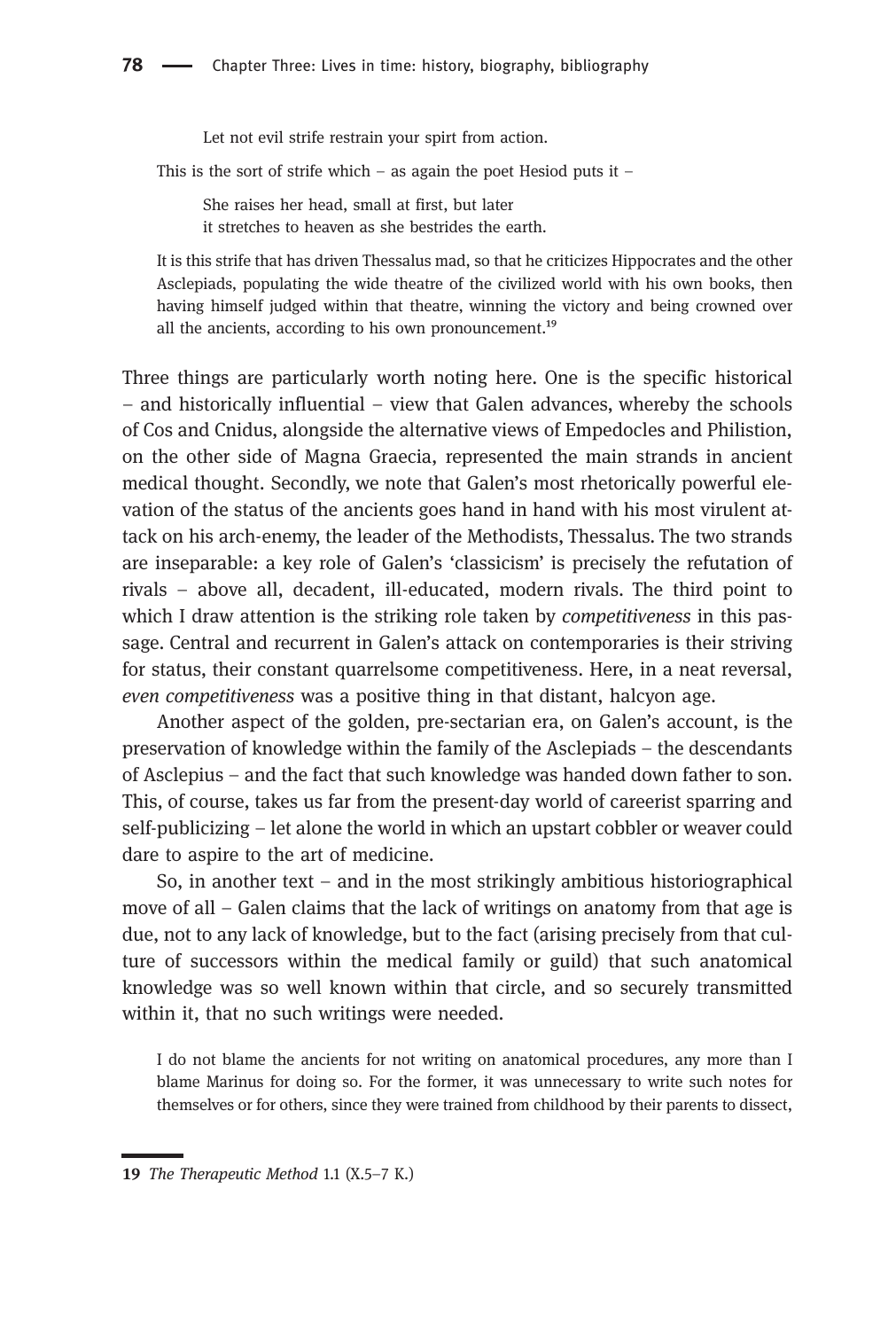as much as they were to read and write. The ancients – not just doctors, but also philosophers – had a serious engagement with the practice of anatomy. There was thus no fear that people who had learnt in this way would forget the manner of the procedures, any more than those who have practised the writing of letters from an early age would forget that. As time went on, however, it was decided to share the art not just with descendants, but with people outside the family … once the childhood training was lost, it automatically followed that the learning deteriorated. … It was after the art had ceased to be kept within the family of the Asclepiads, and had then become gradually worse through a series of such transmissions, that written materials were needed to ensure its preservation. ...<sup>20</sup>

This, then, is how Galen characterizes the gulf between the level of knowledge of the ancients and that of subsequent generations. There is a distinct peculiarity of the argumentative procedure arising from this self-positioning  $-$  a peculiarity which can escape our notice precisely because it becomes so familiar to us as we read texts of this period. Galen prefers to take as his imagined interlocutors, and to conduct his polemics in relation to, individuals who lived and wrote between 650 and 350 years ago, rather than his own contemporaries, or even authors of the previous generation or two.

I give just two examples. Much of The Doctrines of Hippocrates and Plato is taken up with an extended refutation of the views of Chrysippus, the Stoic philosopher of the third century BCE; and this polemic is conducted in an *ad hom*inem manner, as if the author were present in the debate and able to answer for himself. Chrysippus' internal inconsistencies, the inadequacy of his fundamental psychological model to do justice to observed and experienced reality, the inappropriateness of the literary sources to which he appeals to establish this model, and even particular failures or missed opportunities within this last attempted project – all are exposed, on the basis of close and detailed examination and dissection of Chrysippus' own writings.

Aristotle – who, as observed above, is in many ways an authority figure for Galen, one of, though by no means the chief amongst, his venerated palaioi, and whose work is crucial to Galen's especially in the areas of logical method and element theory – is subjected to a similar, though less extended, polemic in the context of his views on embryology. Here, too, Galen detects internal inconsistency and absurdity in the relevant views; and here too he addresses his centuries-old opponent as though participating in a live debate with him.

This is not to say that Galen refuses to engage with authors and doctors of more recent times. On the contrary: some of his most direct and violent attacks, as we have already seen, are reserved for contemporaries or doctors of 'more re-

<sup>20</sup> Anatomical Procedures 2.1 (II.280-1 K.)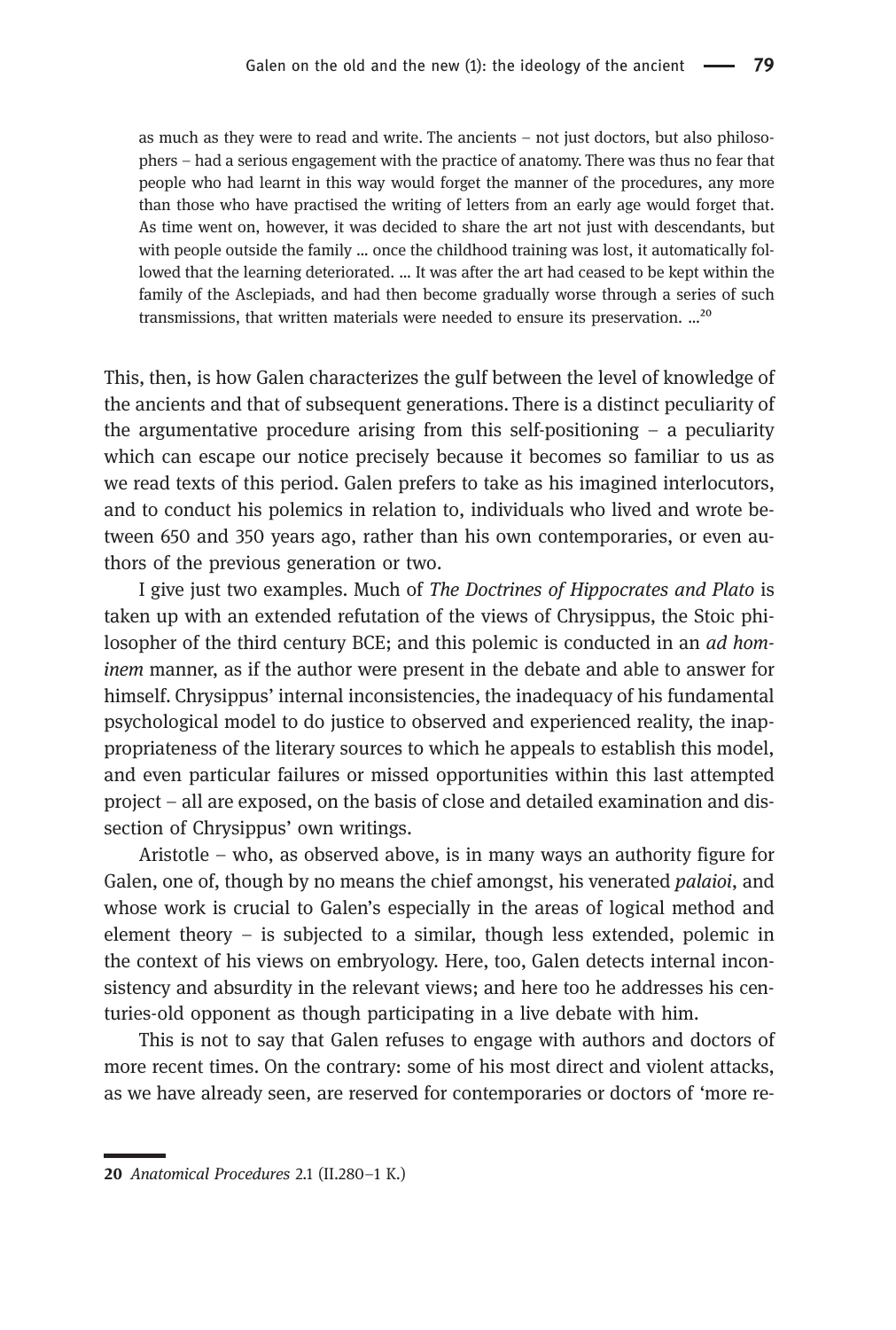cent' times (neōteroi), most prominently the rival Methodist sect, which enjoyed considerable popularity in his time, and their leader Thessalus, who worked, and established the principles of this new sect, in the middle of the first century CE. Of course, this hostility to the modish new school, and his attempt to embarrass them through the authority of figures from the fifth and fourth century BCE, is itself a very obvious assertion of classicism on Galen's part. It seems clear, indeed, that one central part of the Methodists' appeal, connected with their mantra that 'the whole of the art of medicine can be taught within six months', was precisely their rejection of such classicizing knowledge. Their claim, in other words, was that medicine could be practised equally  $-$  in fact more  $-$  successfully without all the scholarly apparatus and years of training that Galen insists on. Theirs was an attractively minimalist theoretical model, making the claim to be able to deal with all clinical cases in practice, but not making the detailed knowledge claims made by a Galen about the internal composition and anatomy of the body – let alone the attendant knowledge of ancient authors and textual traditions. This rival school, then, not only enjoyed considerable success, in terms of its uptake by patients, but also in effect opened up the medical profession to a range of individuals of a very different level of education and from a very different background from Galen himself.

This situation raises an important question about the extent of ancient consensus on Hippocratic authority – a question to which it is difficult to give a precise answer. On the one hand, Galen's reverence for Hippocrates, and appeal to his authority, cannot be seen in isolation; it belongs closely, as already suggested, within the classicizing intellectual and literary culture of his time. In the more specific context of *medical* texts, meanwhile, rather than that of literary texts and authorities more broadly, there is clear evidence of other authors from Galen's own time, and the generations immediately before it, also appealing to the authority of Hippocrates, even while asserting very different views. Indeed, Galen's texts themselves, and the context and manner of citation of Hippocratic texts within them, also make clear that there are doctors with rival views who are, just as much as Galen is, claiming Hippocrates on their side in the assertion of those views.<sup>21</sup> On the other hand, the example of the Methodists – alongside other practitioners, also from time to time glimpsed in Galen's writings – makes it clear that such a consensus on the practical medical value of Hippocrates was very far from universal. Galen's Hippocratically based polemics, then, are conducted partly against others who also claim Hippocratic authority but (in his view) do so wrongly, partly against those who reject it altogether.

<sup>21</sup> See Lloyd (1993); von Staden (1989), (1997), (2006), (2009); Leith (2021).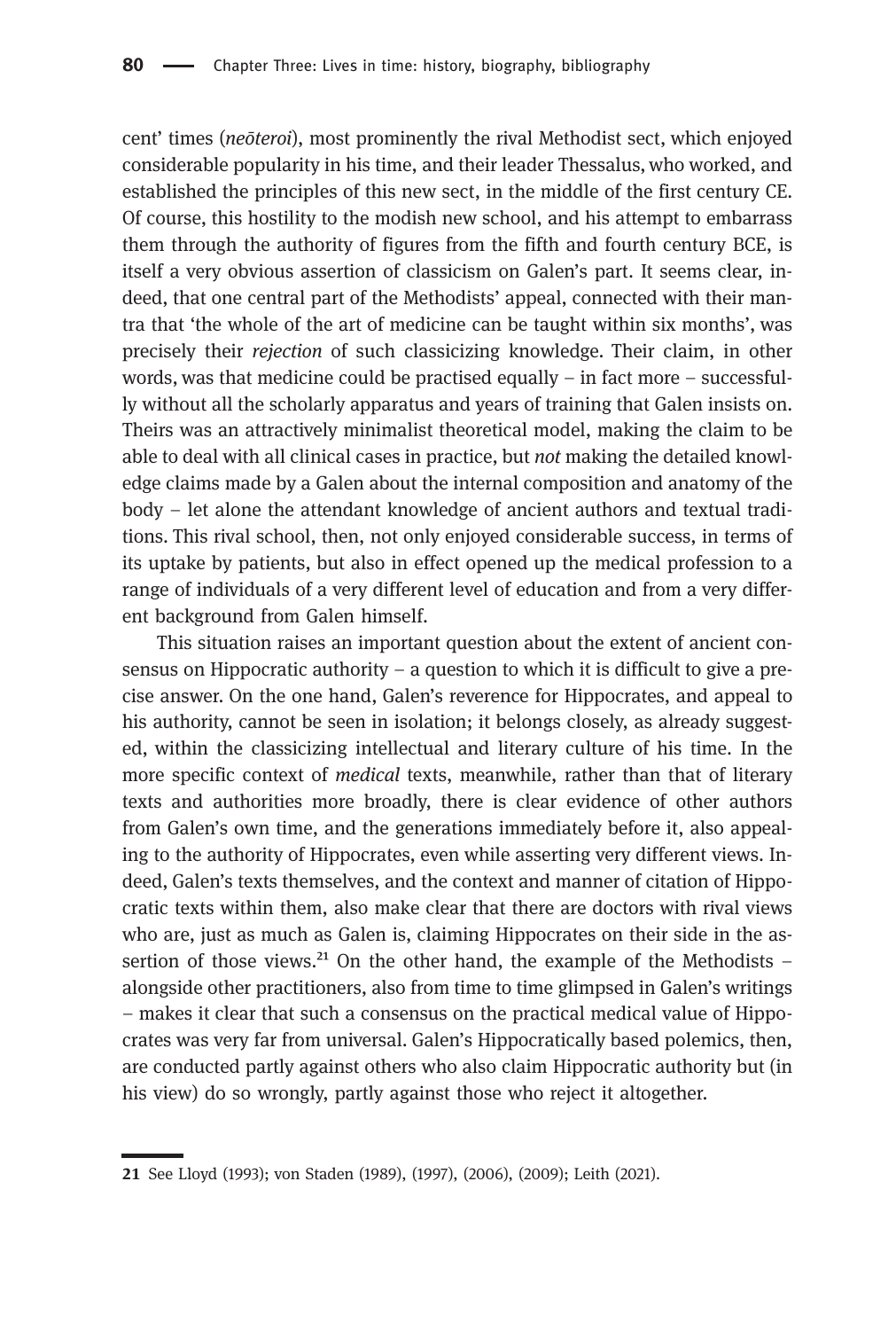Let us return, though, to the question of the *neōteroi*. I stated above that Galen prefers to express and position himself through dialogue with authors of a distant past, but that he also engages from time to time with the neōteroi; and we then looked at the example of Thessalus and the Methodists. Yet the example is in a sense unrepresentative. There is, in general, a rather clear difference between the way in which Galen talks of *palaioi* and that in which he talks of neōteroi. The former are distinct, named figures – the most frequently named, as we already saw, being Hippocrates and Plato, but with a few others, also named, in second or third rank. When it comes to the *neoteroi*, the situation is different. These are – with, as suggested, a few notable exceptions – shady, unnamed figures. When it comes to doctors of more recent times who have got things wrong in one way or another, Galen very frequently prefers to express his criticisms of such individuals in an obscure, anonymized manner, e.g. 'some of the neōteroi').

In doing so, he typically contrasts their long-windedness, illogicality, inability to construct coherent arguments and tendency to sophistical reasoning with the honesty and argumentative strengths of the ancients – again, often without making clear who, specifically, the target of such attacks is.<sup>22</sup>

Recent scholarship on Galen has pointed to his cultural isolation at Rome – his self-identification as Greek, and self-insulation from things Roman or Latin.<sup>23</sup> We may, I suggest, speak equally of his *temporal* self-insulation  $-$  his sense of himself as belonging outside his own time, of conversing on an equal level with the greats of the classical Greek past, and by contrast embarrassed by, or attempting to obscure, any connection with or influence from his own or recent times – even though such influences were in some cases doubtless stronger.

Is it, then, that an author like Galen, positioning himself intellectually within centuries-old debates, and conducting discussions on a personal basis with figures from the classical Greek past, sees himself as *belonging to* that past  $-$  that he regards himself as in some sense belonging in that time? Or should one say,

<sup>22</sup> Moreover, this is true even in some cases where Galen grudgingly accepts something from the neōteroi. For Galen is at times prepared to admit that some neōteroi they have got something right, or that a 'neologism' of theirs may be accepted into general use. In some such cases, indeed, it seems clear that he has in fact been strongly influenced by such neōteroi (even though it can, relatedly, be quite difficult to identify the individuals in question). One such example is the fourfold division of 'materials of health' into things taken, things done, things evacuated and things that come into contact with us from outside. Galen adopts this classification from 'the most respectable of the neōteroi' at Health 1.15, 36 Koch (VI.78 K.) and 5.10, 154-5 Koch (VI.358 K.). It seems that the distinction may derive from Galen's near contemporaries Antyllus and Herodotus, though he mentions neither by name; see Singer (forthcoming).

<sup>23</sup> See Swain (1996): Mattern (2008): 49.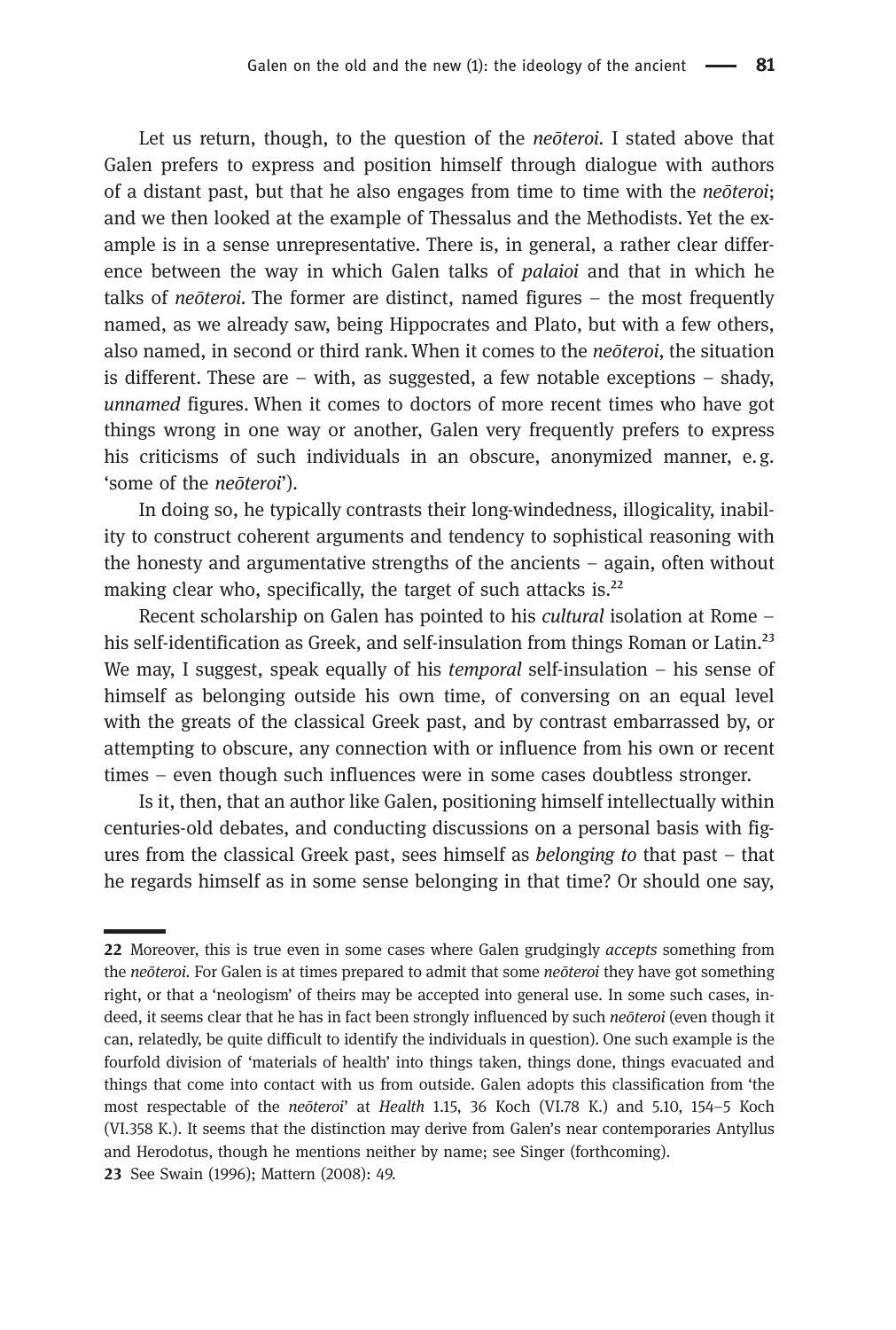rather, that his self-positioning is *atemporal* in nature, that through his scholarship, understanding and classically inspired intellectual striving he has transcended time altogether  $-$  as, presumably, have those classical hero figures themselves? In theory, the latter seems the better interpretation; or perhaps one does not have to decide between the two perceptions: transcendence and a fixation upon the classics of the fifth and fourth centuries merge into one in this intellectual world-view (which is, of course, from our scholarly perspective, a world-view which belongs very clearly to a specific historical moment). It is instructive to consider Galen's own idealized representation of the arts and their practitioners, existing – outside time and space, one must imagine – in circles around the god Hermes:

The other band is a band of fine men: the practitioners of the arts. They do not run, nor do they shout, nor fight each other. In their midst is the god, and about him they are all ranged in order, never leaving the place that he has assigned them. Those nearest the god, forming a circle about him, are geometers, mathematicians, philosophers, doctors, astronomers and scholars. After them the second band: painters, sculptors, teachers, carpenters, architects and stone-workers; and after them the third order: all the other arts … Socrates is among them, and Homer and Hippocrates, as well as Plato and his lovers; these are people to be revered like gods, as they are the god's subjects and servants. The others too, though, without exception receive the god's attention. $24$ 

So, a broad picture has emerged of Galen's attitude to the past and, relatedly, four central features of his argumentative practice:

- (a) he exalts the ancients over the moderns;
- (b) he prefers to place his own views in relation to those of the former rather than those of the latter;
- (c) he contrasts the sound argumentative practices and ethical motivations of the former with the vanity, competitiveness and sophistical confusions of the latter;
- (d) he usually mentions the great palaioi clearly by name, while often referring to the neōteroi not just in disparaging, but also in vague and anonymizing, terms.

In this picture, then, we behold Galen the ideologue in his attitude to past and present time, and in his self-positioning within  $-$  or perhaps better, outside  $-$  it. It is a picture which reflects an undeniable, indeed absolutely central, aspect of his approach to the tradition and to his contemporaries.

An Exhortation to Follow the Arts 5, 118–20 Barigazzi (I.6–7 K.).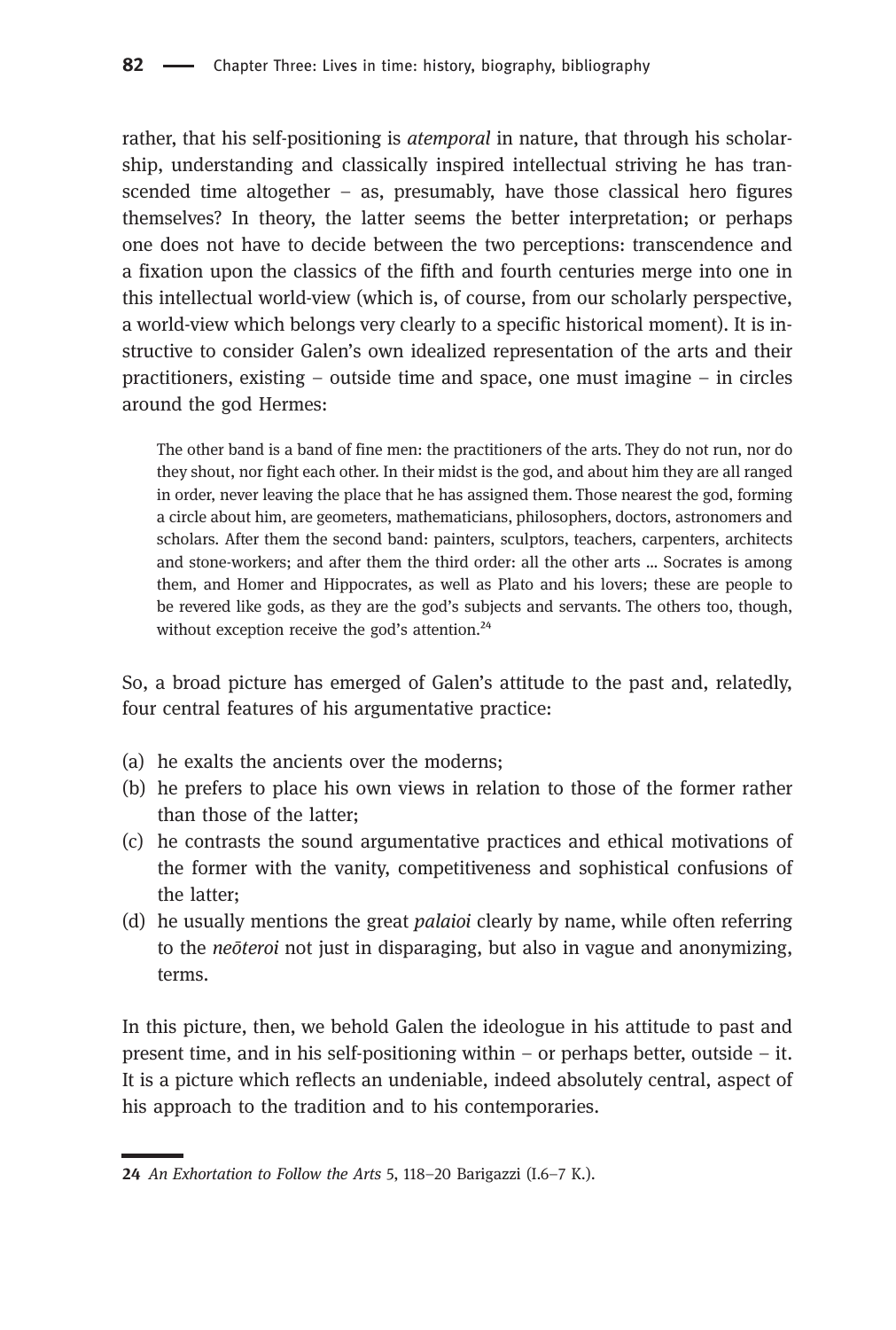# Galen on the old and the new (2): historiography and periodization

Yet there is another side to the story – and one which is of considerable interest for our enquiry, as it sheds light on the view ancient authors had of distinct periods within their own past, on the development of the historiographical practice of periodization. For, alongside the ideological and indeed idealizing version of history just considered, there is another, wherein Galen is much more pragmatic and neutral – and indeed precise and informative – in his historical accounts, and in which the 'old' and the 'new' appear as straightforwardly chronological, rather than morally loaded, terms.

So, for example, Galen does not always line up ancients against moderns in his accounts of previous authority; the 'line of authority' can cross the *palaioi* / neōteroi distinction, as when the frequently suspect recent doctor Athenaeus is lined up alongside his more usually respected, and earlier, authorities, or when that frequent butt of his polemic, Asclepiades, forms part of a near-universal consensus against Erasistratus.<sup>25</sup> Moreover, there are clear cases where he takes his terminology or distinctions from moderns rather than ancients, even though he obscures the extent of this, or, in some cases where he admits it, is unspecific about who, in the recent tradition, he is indebted to. $26$ 

There are also cases, especially in discussions of terminology, where references to the neōteroi are entirely neutral. It is not, in such cases, that they are being accused of obfuscation or confusion; it is simply that usage has changed since the times of Hippocrates, and we must be aware of this in order to avoid misunderstanding in our reading of those earlier texts. (An obvious example is the

<sup>25</sup> In the former case, Athenaeus is claimed as part of the broad consensus on the nature of the composition of the human body from the four fundamental qualities, alongside Diocles, Mnesitheus, Dieuches, 'and practically all the best-reputed doctors … and best philosophers' (καὶ σχέδον πᾶσι τοῖς εὐδοκιμωτάτοις ἰατροῖς … καὶ τῶν φιλοσόφων τοῖς ἀρίστοις), The Therapeutic Method 7.3 (X.462 K.). In the latter, Asclepiades is brought on side in favour of the therapeutic value of venesection, Venesection, against Erasistratus 5 (XI.163 K.). In the latter passage, indeed, the fact that even the constantly quarrelsome Asclepiades, who 'rejects almost all previous views', and is implacably anti-Hippocratic, nevertheless supports venesection, and that people who agree on practically everything else agree on this, itself strengthens the argument. For, as he adds, 'I think nothing more worthy of trust than an agreement which involves no grounds for suspicion' (έμοὶ μὲν γὰρ οὐδὲν εἶναι δοκεῖ πιστότερον ἀνυπόπτου συμφωνίας).

<sup>26</sup> See note 22 above. Further cases where he polemicizes against a recent author but in fact seems likely to be fundamentally indebted to him are those of Athenaeus, on whom see Mixtures, with the discussion of Singer and van der Eijk (2018) and, in pulse theory, Archigenes, on whom see von Staden (1991).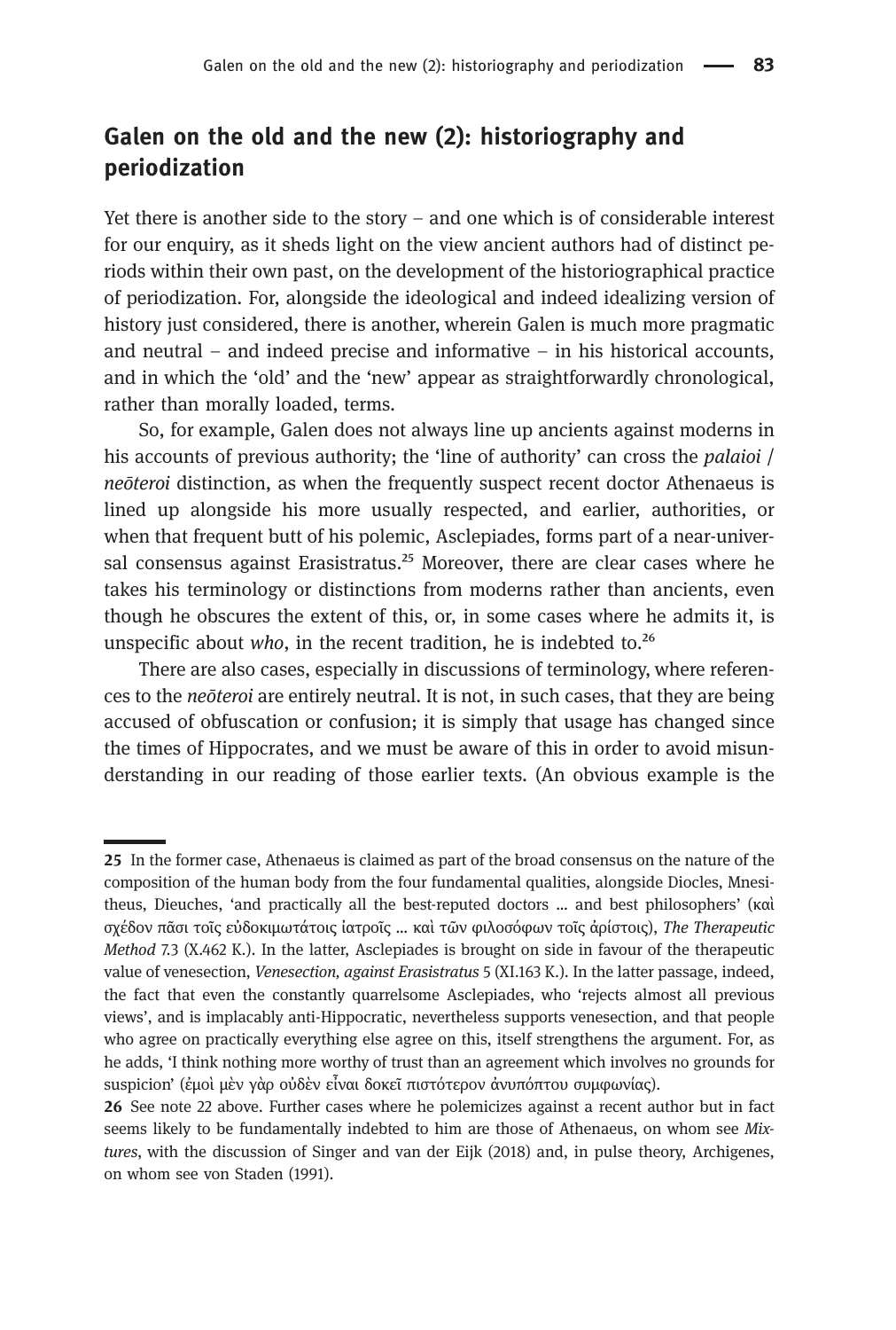'more recent' usage, unproblematically adopted by Galen but as he admits unknown to Hippocrates, whereby arteries are referred to by the term artēriai and not, in a way undifferentiated from veins, as phlebes.) But we can go still further: there are in fact cases where the writings of the *neoteroi* are to be preferred to the those of the *palaioi*: this is because – in pharmacological writings, especially – a more recent writer will accumulate all the information from the earlier writers and add something of his own. In some cases, then, the writings of the neōteroi are simply better, more complete, or informed by further research or experience.<sup>27</sup> The sense of reverence for the ancients here sits – albeit perhaps rather awkwardly – alongside a notion of scientific progress which would be much more familiar to us today. But it is a notion which Galen explicitly accepts. Hippocrates made the best start, to be sure – and of course those moderns who ignore or criticize him are barking up the wrong tree – but you cannot expect the same person to start an art and to complete it. Here, there is a wholly legitimate and indeed necessary role for recent and contemporary authors in improving on and perfecting the ancient body of knowledge. $28$ 

The case of anatomy – touched on above – is of particular interest here. In spite of (or as Galen might optimistically claim, consistently with) his claim that Hippocrates had a high level of anatomical knowledge, which however was never consigned to the page, Galen himself gained his own anatomical knowledge from a much more recent tradition, that of the 'school of Quintus', a set of teachers and texts of anatomy of the immediately preceding generations.<sup>29</sup> Nor does Galen – if one looks in the right places in his work – deny his indebtedness to this recent school; indeed he emphasizes his desperation, as a young man, to find and study with its best contemporary representatives, implying that he saw this as the only way to acquire a sound training in anatomy. Moreover, he is quite clear about the timeline, explicitly placing Quintus in the reign of Hadrian, and attributing the revival of anatomical activity to Marinus, on whose treatises Galen himself wrote extensive commentaries, immediately be-

The Composition of Drugs according to Place 2.1 (XII.501 K.) and 6.9 (XII.988–9 K.).

<sup>28</sup> Consider the remark in The Best Doctor is Also a Philosopher (3): 'It would be easy, for example, to learn thoroughly in a very few years what Hippocrates discovered over a very long period of time; and then to devote the rest of one's life to the discovery of what remains'. For this Galenic view of scientific progress see Hankinson (1994).

<sup>29</sup> See von Staden (1992); Grmek and Gourevitch (1994); Singer (2019a); Salas (2021); Salas (forthcoming).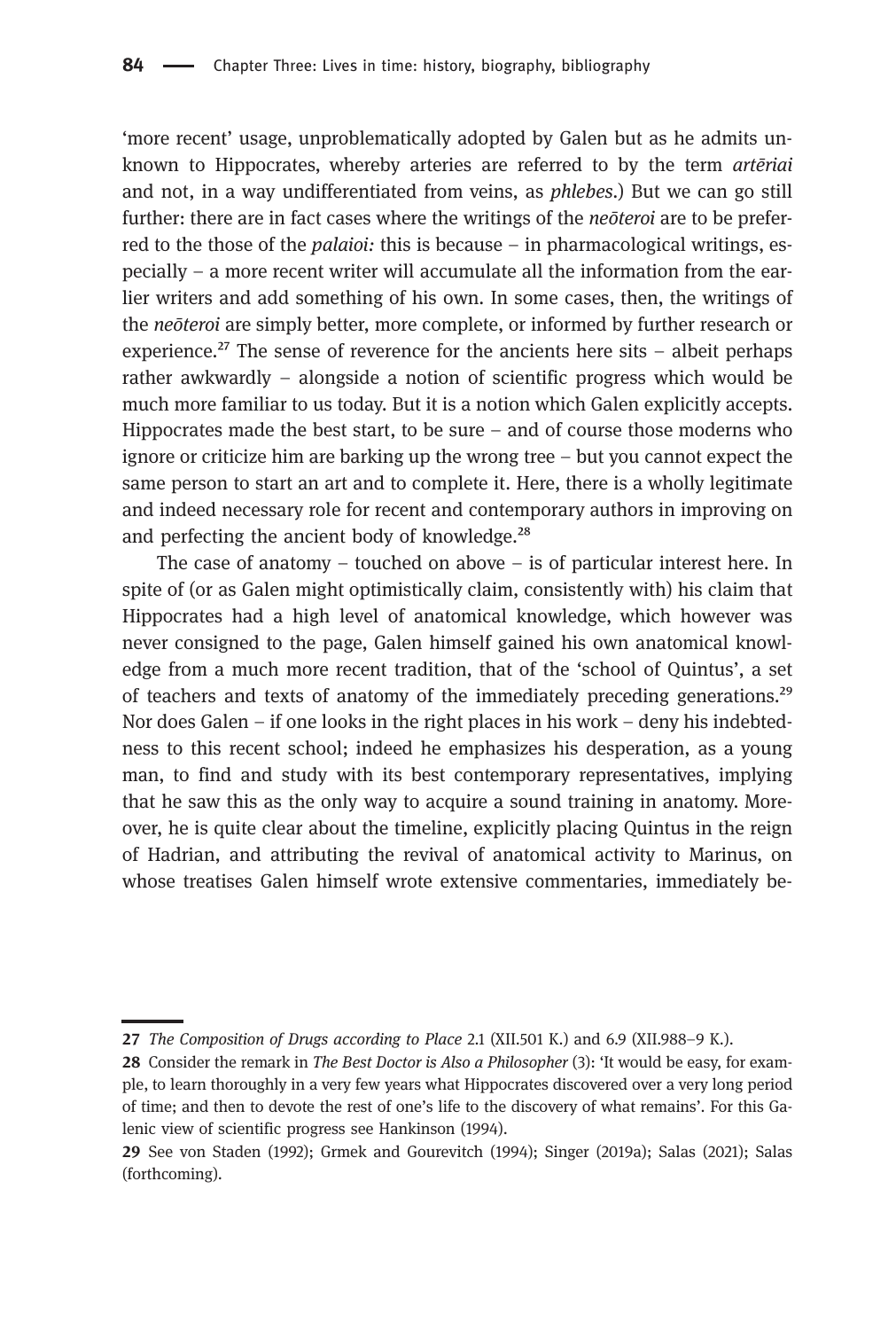fore that.<sup>30</sup> It is, however, noteworthy that, with the exception of Marinus himself, he does not explicitly refer to them as *neōteroi*, even though they clearly are so according to his own periodization.

Which leads us, finally, to the most striking aspect of this alternative analysis of Galen's historicizing remarks – the analysis in terms of straightforward chronology as opposed to ideological self-positioning. For in fact Galen, in his account of previous medical authors, is capable of being surprisingly precise in his positioning of them within historical periods. To be sure, there are no precise birth or death dates in this kind of historiography, nor – with a few exceptions – references to datable periods or moments, such as a regnal period or its end. The few such references that there are, however, combine with a number of remarks about relative period and influence, enabling us to see that Galen in fact has a pretty clear picture of the succession of authors previous to and up to his own time, understood in terms of fairly precise historical periods.

In fact – in spite of what has been said above about the fluid nature of both palaioi and neōteroi – Galen at one point gives an exact date for the division between the two eras – namely, that of the death of Alexander. $31$ 

It is worth digressing here for a moment to consider some other well-known ancient connotations of the term neōteroi. To the reader of ancient literary texts it is particularly well known as the term applied to the 'new poets' of the first century BCE at Rome, poets who probably included Catullus and who took their inspiration from more recent rather than 'classical' sources.<sup>32</sup> Specifically, the sources of this inspiration were the Hellenistic poets, for example Callimachus and Theocritus, who belonged, precisely, to the period immediately after the death of Alexander. Callimachus was a prominent scholar at the Library of Alexandria; and it is from this milieu – a milieu in which Galen too had studied, albeit several centuries later – that the scholarly distinction between neoteroi and palaioi itself arises.

<sup>30</sup> See Anatomical Procedures 14.1, 167 Simon; at The Doctrines of Hippocrates and Plato 8.1, 480 De Lacy (V.650 K.) Marinus is characterized as 'the one who after the ancients restored anatomy, which had been neglected in the intervening time'.

See Commentary on Hippocrates' Epidemics, book 6 7, 399,10–11 Wenkebach/Pfaff, where he clarifies: 'by "more recent doctors" I mean all those who lived after the death of Alexander.' He mentions the death of Alexander as a temporal demarcator also at Commentary on the Nature of the Human Being 1.44, 55,10–14 Mewaldt (XV.105 K.).

<sup>32</sup> Cicero uses both the Greek term *neōteroi* and the Latin *poetae novi* to refer to some poets of his time (Letters to Atticus 7.2.1; The Orator 161 (cf. 168 on 'antiqui')); there is some debate as to how precise a group he has in mind with these designations, and indeed whether Catullus is included.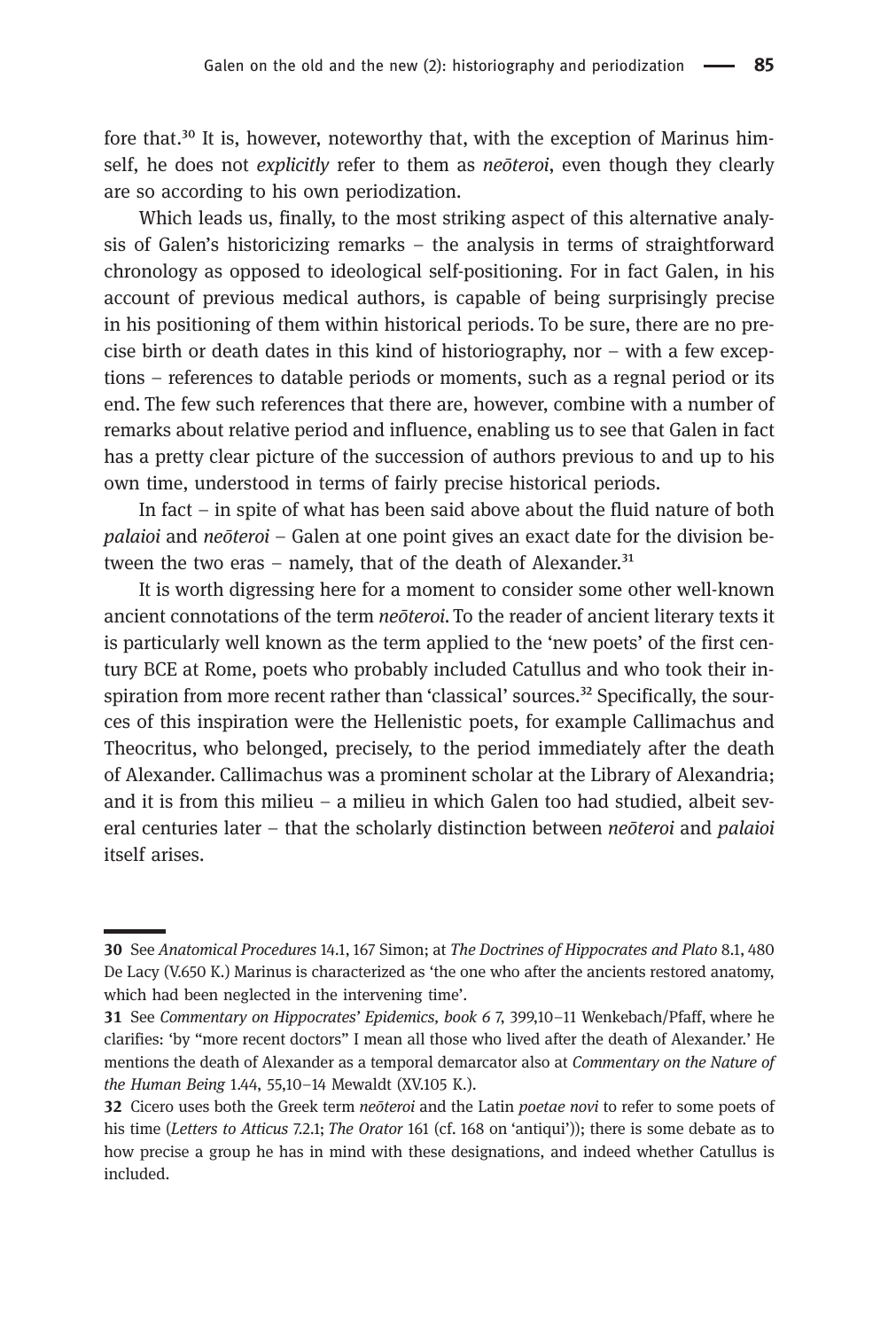Now, of course, it may be argued that this one particular gloss on the sense of the term neōteroi, appearing at one particular point in Galen's extant work, should not be given excessive weight – even if it does, undoubtedly, provide a point of curiosity that the single precise criterion of periodization that Galen mentions – that of the death of Alexander – is one still used in historiographical periodizations today. Certainly, we must not expect that Galen elsewhere follows that specification with complete consistency; and indeed it would be wrong to look for absolute precision in the reference of a term  $-$  a comparative adjective, to boot – which, as we have already observed, is used in a variety of argumentative contexts, often with disparaging rhetorical force.

Nonetheless, by placing this remark alongside the others in which Galen refers to previous sources using the terminology of palaios or neōteros, a pretty consistent picture emerges, not just of the identity of those individuals who fall within the domain of each adjective, but also of their chronological relationship in more detail. In the following table, not every author mentioned by Galen has been included; the intention rather has been to include all those mentioned in the context of the use of the terms palaios and neōteros, and thus to clarify his understanding of historical periods as it emerges through the use of this classification $33$ 

| <b>Broad</b><br>designation<br>or period | Further<br>chronological<br>divisions | <b>Doctors</b>                                                                                 | Notes on doctors                                                                                                                                                          | Philosophers                         |
|------------------------------------------|---------------------------------------|------------------------------------------------------------------------------------------------|---------------------------------------------------------------------------------------------------------------------------------------------------------------------------|--------------------------------------|
| palaioi                                  | Hippocratic<br>period                 | Hippocrates and<br>contemporaries:<br>Euryphon, Philistion,<br>Ariston, Pherecydes,<br>Polybus | some of these actually<br>pre-Hippocratic:<br>Commentary on<br>Hippocrates' Regimen<br>in Acute Diseases 1.17.<br>134-5; cf. Commentary<br>on Hippocrates'<br>Aphorisms 1 | Plato.<br>Aristotle.<br>Theophrastus |

TABLE 7: Galen's periodization of the past

It will be observed that the table is skimpy in the information given about philosophers, as opposed to doctors. Here Galen mentions fewer individuals, and perhaps operates with a less clear sense of relative date. In any case, I have not attempted, in this last column, to do justice to the chronological picture Galen may have in mind, e.g. as relates to Chrysippus and Posidonius; it seemed worthwhile, nevertheless, to include this last column, as there are a few very chronologically clear cases whom Galen does mention in this category.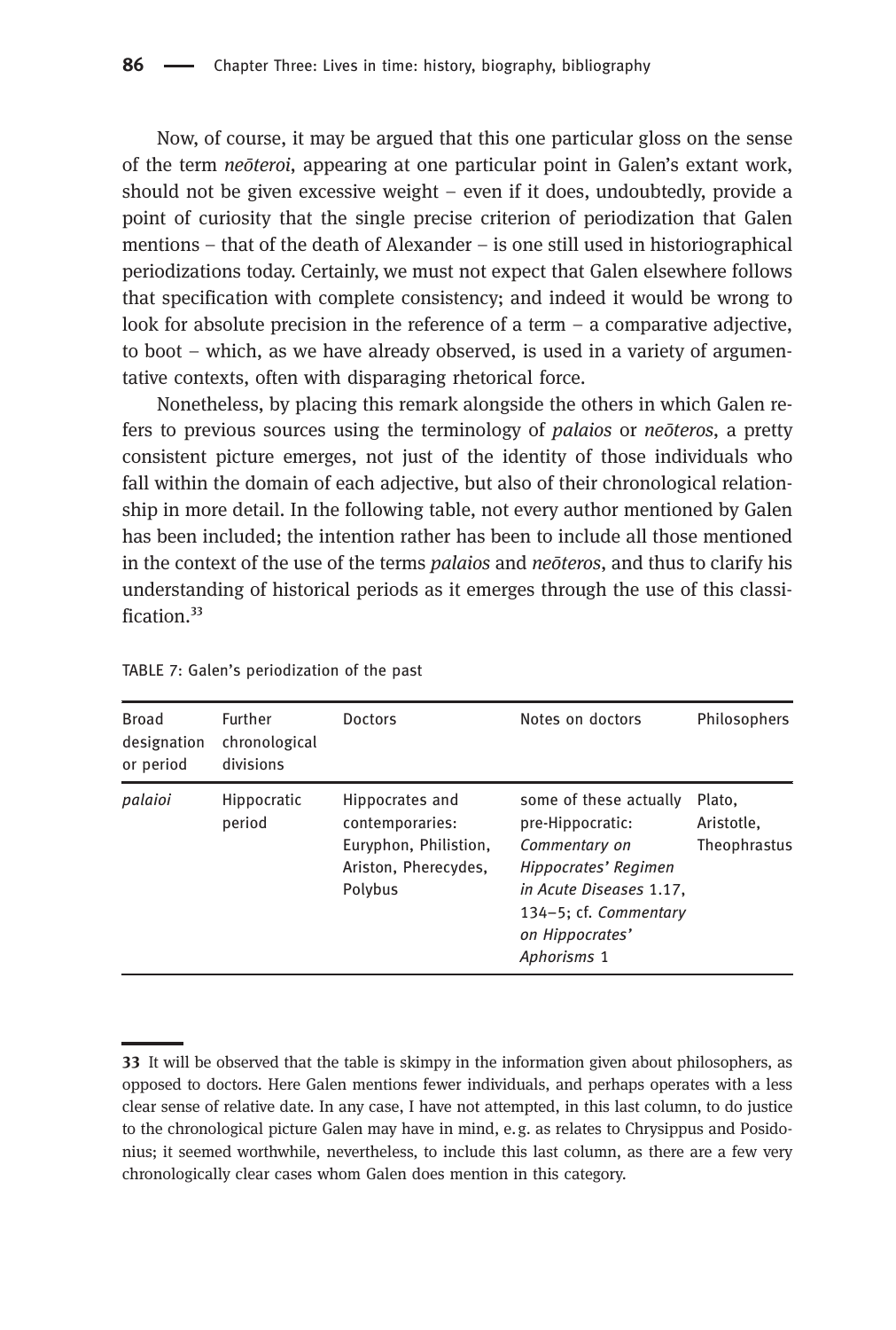| Broad<br>designation<br>or period   | Further<br>chronological<br>divisions | <b>Doctors</b>                                                                                                                               | Notes on doctors                                                                                                                                                                                                                                                                                           | Philosophers                                                       |
|-------------------------------------|---------------------------------------|----------------------------------------------------------------------------------------------------------------------------------------------|------------------------------------------------------------------------------------------------------------------------------------------------------------------------------------------------------------------------------------------------------------------------------------------------------------|--------------------------------------------------------------------|
| palaioi                             | earlier<br>'ancients'                 | [after Hippocrates,<br>earlier period:] Diocles<br>(4th), Praxagoras (4th)<br>Pleistonicus (4th/3rd),<br>Mnesitheus (4th),<br>Dieuches (4th) | Most are mentioned<br>without further<br>specification, but seem<br>to belong to earlier<br>period by contrast with<br>those in the following<br>group                                                                                                                                                     |                                                                    |
|                                     | later 'ancients'                      | Philotimus, Eudemus,<br>Herophilus                                                                                                           | Classed as <i>palaioi</i> , but<br>also as contemporaries<br>of Erasistratus, by<br>contrast with e.g.<br>Diocles, Praxagoras; cf.<br>The Therapeutic<br>Method 1.3 (X.28 K.),<br>where Philotimus and<br>Herophilus are co-<br>students and<br>Praxagoras teacher of<br>the former (or of<br>Herophilus?) |                                                                    |
| around the<br>death of<br>Alexander |                                       | Erasistratus                                                                                                                                 | Classed as palaios,<br>e.g. Simple Drugs 1.29<br>(XI.433 K.); often listed<br>alongside neōteroi<br>though not explicitly<br>neōteros                                                                                                                                                                      |                                                                    |
| neōteroi                            | earlier neōteroi Asclepiades;         | Athenaeus                                                                                                                                    |                                                                                                                                                                                                                                                                                                            | Favorinus;<br>neōteroi<br>Stoics are<br>mentioned at<br>VII.527 K. |
|                                     | later neōteroi                        | Archigenes, Agathinus,<br>Marinus, [Quintus],<br>Rufus, Sabinus                                                                              | Archigenes and<br>Agathinus particularly<br>late neōteroi; Marinus<br>in century before Galen                                                                                                                                                                                                              |                                                                    |
|                                     |                                       | contemporaries the Erasistrateans and<br>Methodists at Rome                                                                                  |                                                                                                                                                                                                                                                                                                            |                                                                    |

TABLE 7: Galen's periodization of the past (Continued)

A few points – some of them summarized in the fourth column of the table – are particularly worthy of note. One is that Galen has a fairly clear conception of a Hippocratic age: in discussion of the linguistic usage of that period, as well as of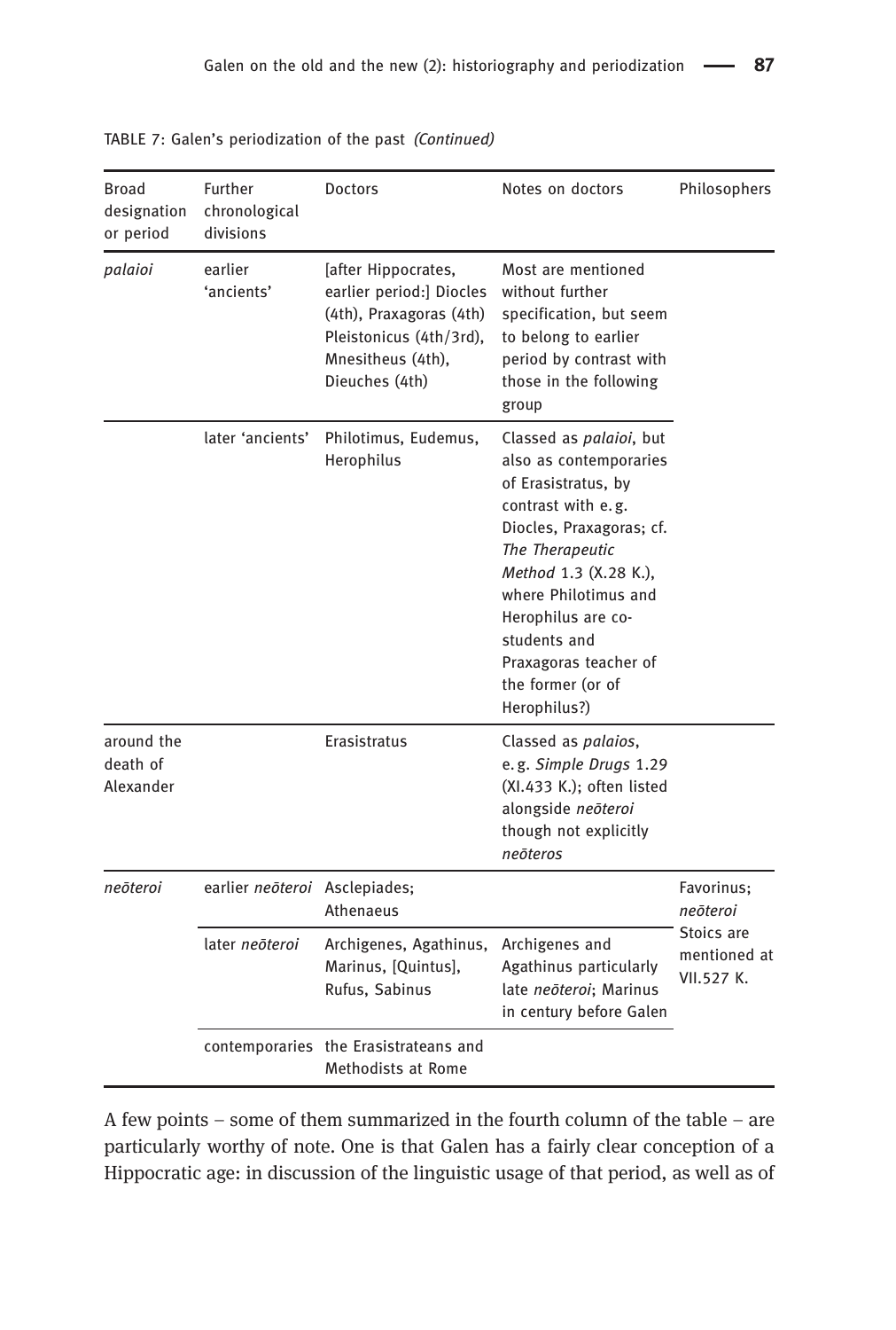the possible attribution of 'Hippocratic' works to other authors of a similar age, Philistion, Ariston, Euryphon and Pherecydes and Polybus emerge clearly as the relevant set of individuals – some direct contemporaries of the great man, some a little earlier or later. Then, we find later subdivisions, still within the period covered by the term palaioi. Diocles and Praxagoras consistently appear in lists of authorities as closely following Hippocrates; moreover, they are explicitly mentioned as belonging to an earlier phase than Philotimus, Herophilus and Eudemus, even though the latter are still palaioi.

There seem to be divisions within the age of the neōteroi, too. Of course, as observed already, the term can cover a broad range, and can even include Galen's actual, unnamed, contemporaries – the Erasistrateans or Methodists currently practising in Rome. And the fixing of the starting-point of the era at the death of Alexander only adds to this sense: this is a span of more than 500 years to Galen's own time. Still, there are further implied subdivisions; when Galen uses a phrase like 'the *neōteroi* who came after him [sc. Erasistratus] right up to the followers or Archigenes', $34$  it seems that he means to place Archigenes and his followers in the most recent phase. And, as we have seen, Galen is explicit about placing Quintus (though he does not explicitly refer to him as a neōteros), in the reign of Hadrian, with Marinus a little older than him. Asclepiades, and probably Athenaeus, belong to a stage quite a bit earlier than that.

Most striking of all is the position of Erasistratus, who seems to be on the edge of the two periods; at least once he is referred to as palaios; at other times, while not explicitly placed in the category of neōteroi, he is mentioned alongside them. It is tempting to say that this liminal position reflects Galen's ambivalent attitude to him: in some contexts a respected anatomical authority, to whom Galen seems clearly indebted in aspects of his own physiological theory, especially in the area of the nervous system, he is severely criticized for his inadequate account of physiological motions in the body, as well as for his outright rejection of venesection in all clinical cases. Now that we have gained some clarity about the nature of Galen's chronological periodization, however, we might see Erasistratus' liminal position rather as a function of that: his birth date was – according to modern scholarship at least – very close to that watershed of the death of Alexander; he was, probably, the first of the authors in the above table to be born after it.

<sup>34</sup> Commentary on Hippocrates' Aphorisms 1 (XVIIIA.7 K.). This passage, which is about the views of Erasistratus, mentions Philotimus, Eudemus and Herophilus as roughly contemporary with him, as distinct from a group of earlier doctors, such as Diocles.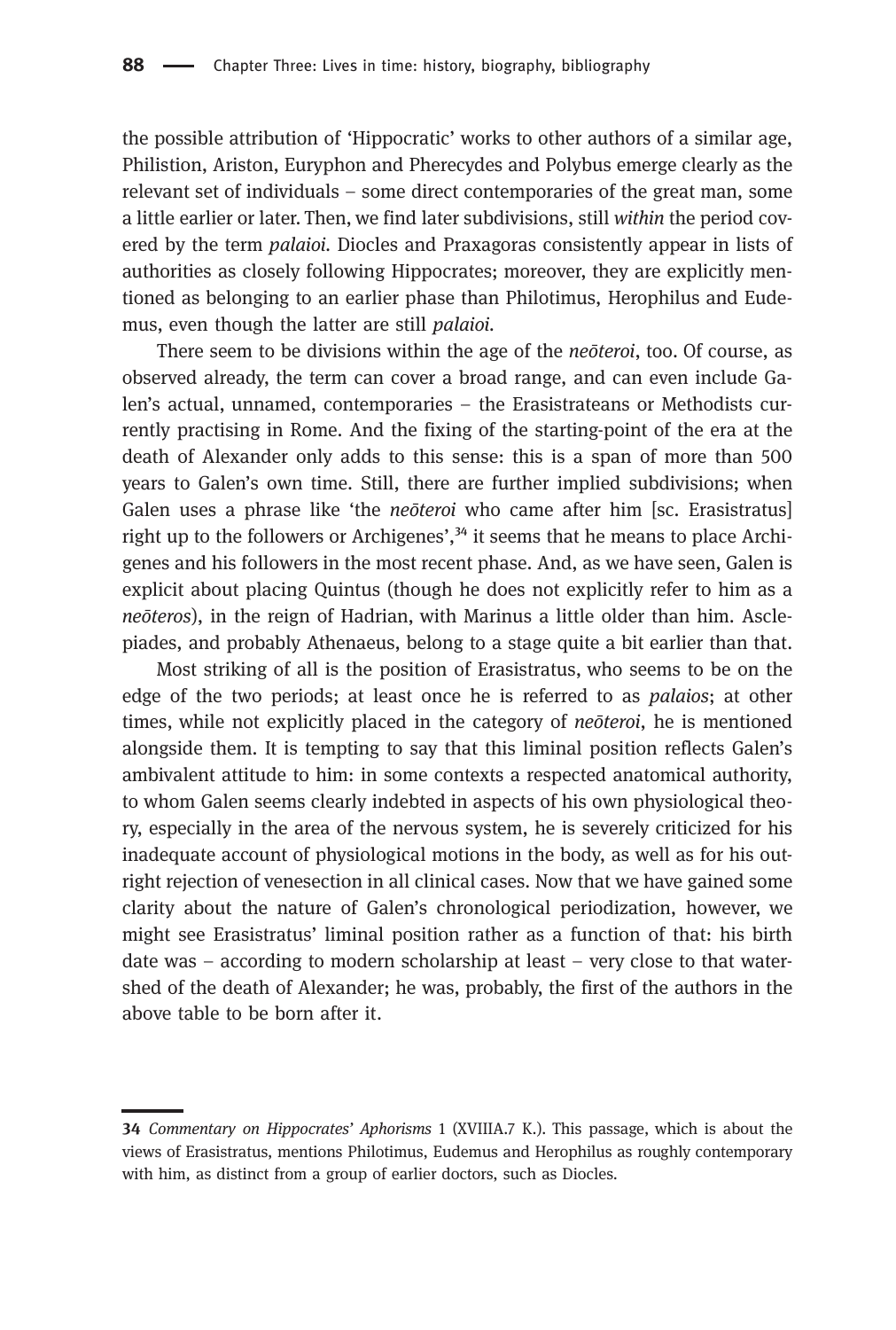Thus, in spite of the strong ideological, nostalgic and idealizing account of the past, and the use of the terms *palaios* and *neoteros* within that account, we also see the parallel development within Galen of a strikingly 'modern' conception of distinct historical periods and their relationship.

### Galen on his own age

What, then, of Galen's own period: does this acquire a particular definition or status? As we have seen already in his nostalgia for a 'golden age', he regards his own as decadent. Most of his remarks along these lines – taking us back to the culturally embedded perception of a distant golden age from which our own represents a disastrous decline – do not depart greatly from the moralizing clichés that one encounters in many a literary text, texts of satire for example.<sup>35</sup> The main context of it, in Galen, is somewhat more specific than that: it is intellectual vanity or fraudulence and unethical behaviour in specifically medical contexts that exercise him particularly.

The extended quotation from The Therapeutic Method above gave a flavour of the recurrent rhetoric. The central points of this rhetoric recur in treatise after treatise (and in most concentrated form in Affections and Errors, in the Exhortation and in The Best Doctor is Also a Philosopher). People of today are more interested in money and reputation than in the arts in general, medicine in particular; they therefore attend on and flatter the rich to the detriment of both their characters and their practice of the art; intellectual and medical life is dominated by sectarian competitiveness, and by practitioners whose poor training in logic, or addiction to sophistical argument, lead them into fatal error.

The positive ethical aspirations, for a truly philanthropic and disinterested doctor or intellectual, are summarized as follows (with plenty of reference to their contrasted opposites):

So, the person who wishes to attain to such a character will, necessarily, not only despise money, but also be extremely hardworking. And one cannot be hardworking if one is continually drinking or eating or indulging in sex: if, to put it briefly, one is a slave to genitals and belly. The true doctor has been found to be a lover of Self-restraint and a follower of Truth. Furthermore, he must train himself in logical method to know how many diseases there are, by species and by genus, and how, in each case, one is to discover an indication of the treatment. This same method also provides the foundations for knowledge of the

<sup>35</sup> On Galen's own relationship to the literary satire tradition, see Rosen (2010).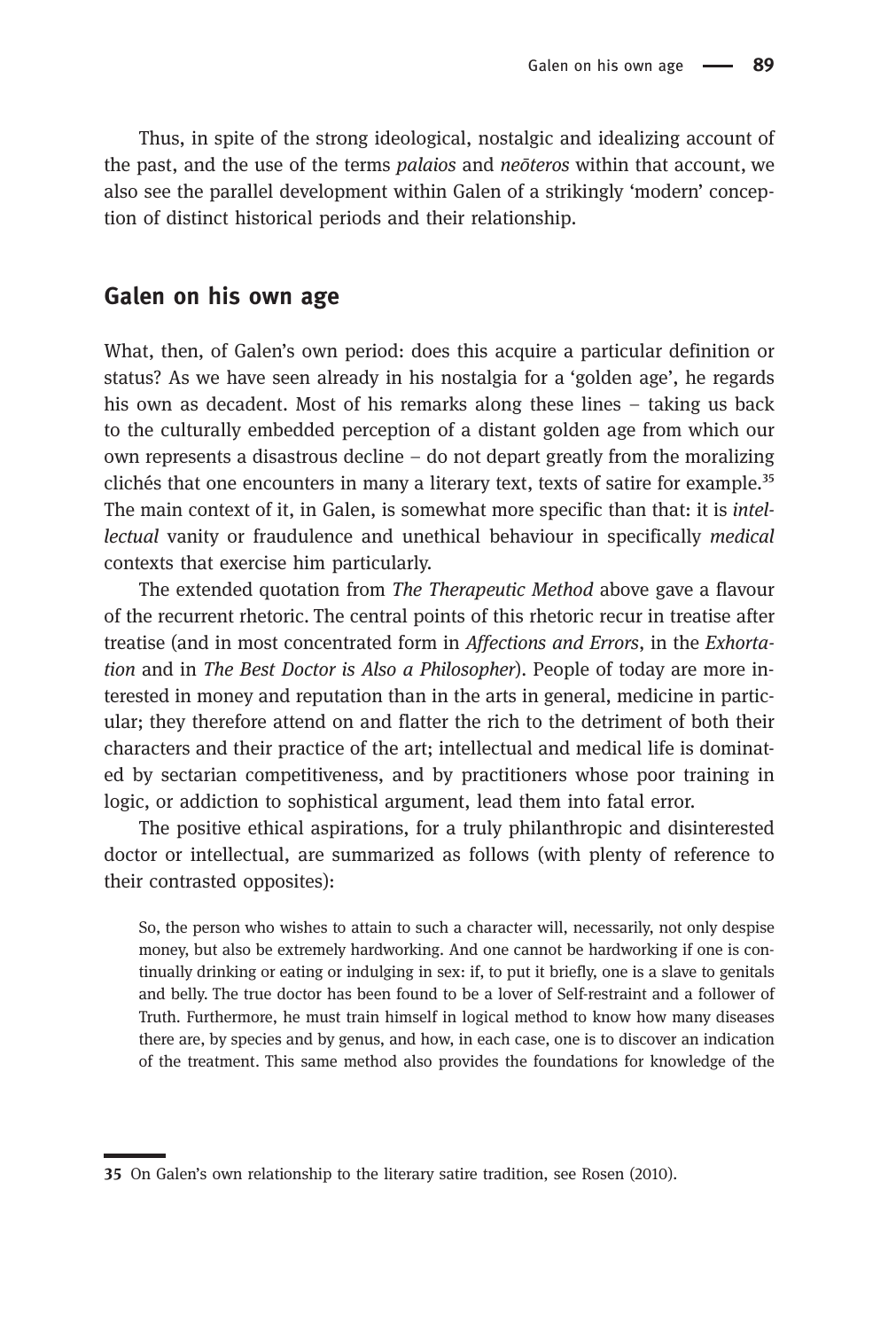body's very nature … He must, therefore, possess all the parts of philosophy: the logical, the physical and the ethical.<sup>36</sup>

The partially autobiographical text Prognosis elaborates the picture of a society, medical society in particular, riven with rivalry and backstabbing, and adds the further accusation that fraudulent doctors who strive for success in society are driven by their ambition and jealousy to conspire against any genuine practitioner who comes along, slandering him, hounding him out of the city, or worse.<sup>37</sup>

There is nothing here, of course, which is in any way specific to one particular period: the sense is a general one of ethical and intellectual decline  $-$  even though this sense is backed up by some extraordinarily vivid accounts of individual instances of rivalry and public confrontation, as well as of stupidity and intellectual incompetence. Again, none of this takes us very far from standard literary tropes of present-day corruption and decline, familiar from many another moralizing or satirical author.

Nor is there any sense, to counteract this, that Galen might – in spite of his close association with the emperor Marcus Aurelius, and pace Edward Gibbon – have discerned any positive aspect in the 'spirit of his age', that he might have thought of it as especially peaceful, prosperous, or well managed. Positive or negative remarks concerning the characters and behaviour of individual emperors (and other members of the imperial family) there are, but these remain just that: characterizations of a particular individual or of his or her effects on those around them, not in any sense broader reflections on the spirit of an age. It is not just that Galen has nothing elevated (on Gibbonian or other lines) to say about the age, considered in such political or cultural terms; he does not evince a negative or problematized account of it, in such terms, either. (One might think here of Dodds' 'age of anxiety', or indeed more broadly of historical analyses which detect a cultural transition at this point, shifts or uncertainties related to the rise of Christianity, for example.)<sup>38</sup> Simply, any such a perspective is absent from his writings. An arguable exception is his account of the reign of Commodus, which, certainly, Galen characterizes as a reign of terror; but here, again, we are talking about his discussion of an individual tyrant and his behaviour, not any view of the age in a broader or more abstract sense. As for Galen's attitude to Roman sovereignty, to the *pax Romana* in general, the most we can say, I think, is that he takes it as a fact of life, to be acknowledged and worked with

<sup>36</sup> The Best Doctor is Also a Philosopher 2-3.

<sup>37</sup> See especially *Prognosis* 1, 68–74 Nutton (XIV.601–4 K.), mentioning the case of Quintus, who was apparently expelled from Rome on a charge of having murdered his patients. 38 Dodds (1965).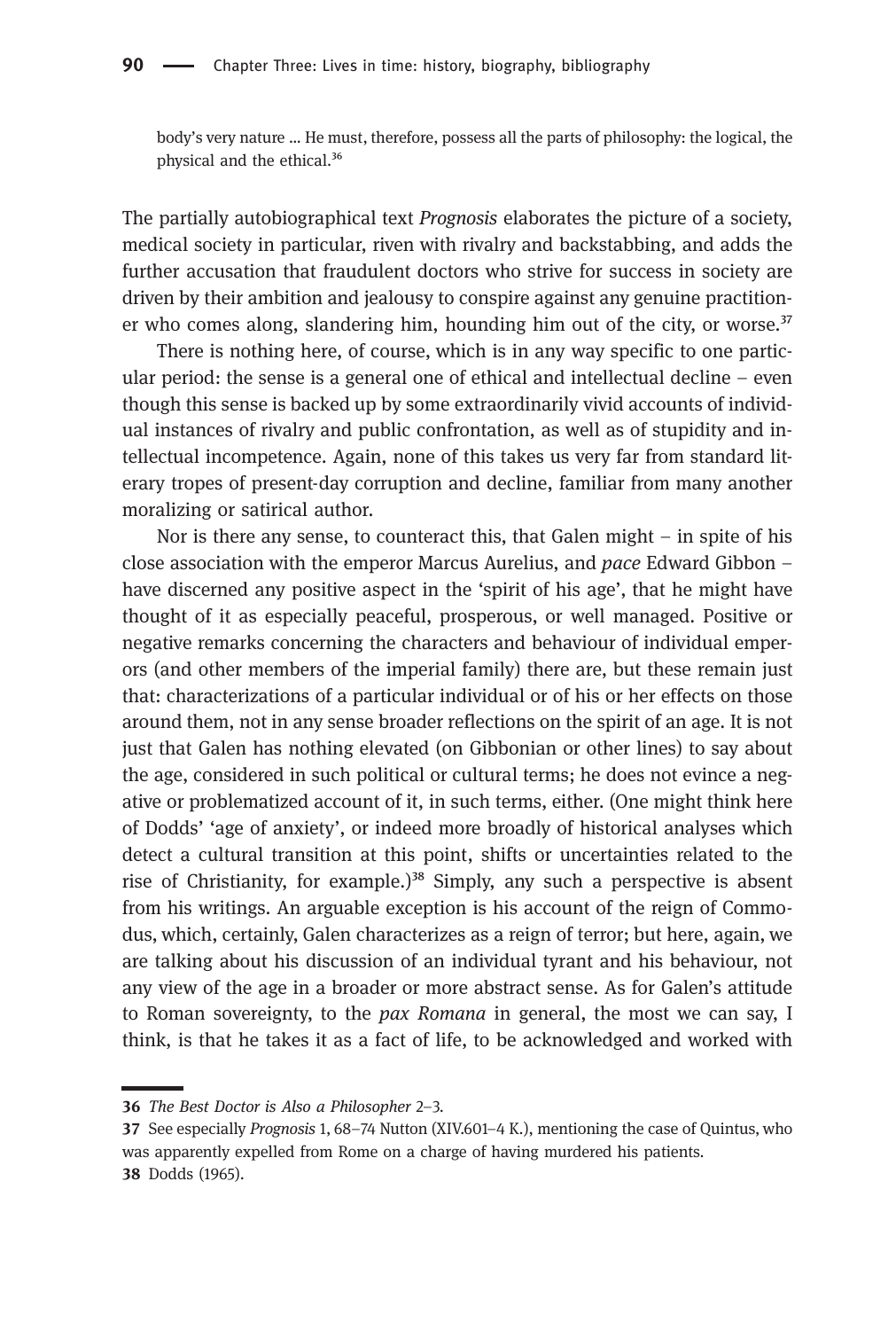for practical purposes. If he makes an occasional remark, for example, about the extent of Roman rule, or about such-and-such a drug being imported from outside the *oikoumenē*, he seems to be speaking in purely factual or practical terms, to delineate actual geographical boundaries.<sup>39</sup> No sense arises from his work, either that things are well or badly governed on this dispensation or, indeed that things could be in any way imagined differently.

Again, we have the sense of an author culturally and mentally detached from his actual place and time – a time, indeed, that he is not concerned to delineate or characterize with any detail, other than the kind of detail provided by a range of standard moralizing clichés.

### Galen on his own life and works

So, Galen appears in his own work as in a sense transcending his times – his oeuvre and his life's project existing in a classical Greek, perhaps better an atemporal realm, in which he hobnobs with the likes of Hippocrates – rather as he does, indeed, in many a later visual portrayal of him.

Yet, for all that, Galen is one of the most anecdotal and specific writers of antiquity, in the details he gives us of everyday, literary and intellectual life; and this applies too to his own autobiography. His two accounts of his own writings, indeed (which have been dubbed works of 'auto-bibliography') are – alongside the recently discovered account of his losses in the great fire of 192 CE, Avoiding Distress – amongst the most fascinating documents of the period, from the point of view of ancient biography and from that of ancient book culture.<sup>40</sup>

<sup>39</sup> His remarks, considered in the previous chapter, about the prevalence of famine in rural areas 'amongst many of the peoples who are subject to Roman rule' (see 62–3 with nn. 53–4) could be read as critical of the economic and political status quo, but any such criticism is certainly not the point of those remarks, nor something made explicit. Other similar references to Roman rule seem straightforwardly neutral, intended simply to clarify points of nomenclature or translation, for example a reference to silingnitis and semidalis as the words used, 'by the Romans and almost all those over whom they rule', for the purest form of wheat or bread (The Capacities of Foodstuffs 1.2, 218 Helmreich, VI.483 K.), or another to the different measures in use 'before Roman power had been so widely extended' (The Composition of Drugs according to Kind 1.15, XIII.428–9 K.).

For analysis of what these texts tell us not only about Galen's own practices, but about scholarship, libraries, book composition and book distribution in the ancient world more generally, see Singer (2019b).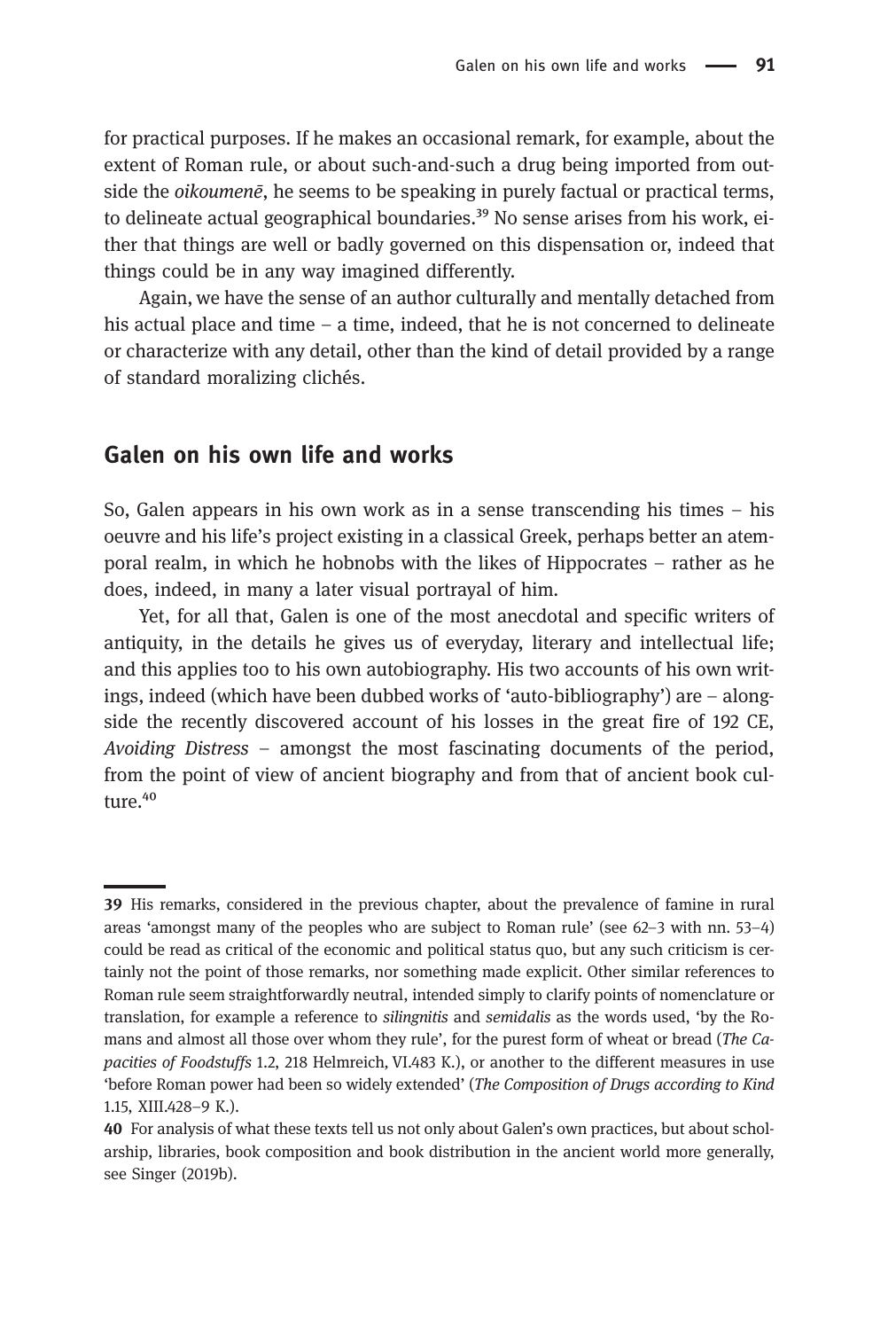There is, I think, a tension here  $-$  a tension between two different ways of chronicling or analysing one's own work, and in the same process, of telling one's own life story. On the one hand, the account is tied to individual, contingent datable events; on the other, what is being presented is not a narrative, but a curriculum, an order of instruction – an ideally interlocking system, in which the important thing is not the chronological order of the texts' composition, but the fact that they permanently co-exist, in a perfect, perfectly cross-referrable, corpus.

The tension strikes us if we simply look at the series of chapter headings in My Own Books. Such titles as 'works written during my first stay in Rome', and the even more precise and contingent 'books of my own composition which were given to me by certain parties on my return home', sit alongside such titles as those of ch. 4, 'works of anatomical science', ch. 5, 'books containing the activities and functions of the parts made apparent in anatomy', ch. 6, 'necessary study preliminary to the method of healing', ch. 7, 'works of therapeutics', ch. 8: 'works of prognostic science'. There is then a whole range of other such thematic chapter headings, including specific topics in philosophy (ch. 14: demonstration; ch. 15: ethics) and individual philosophical and medical authors (the Stoics, Epicurus, Erasistratus, Asclepiades). But those just cited, chapter headings 4–8, are particularly worthy of our attention. They indicate the way in which Galen organizes his works in an ideal paedagogic order, or order of instruction. For the student, the study of anatomy underlies that of physiology ('activities and functions of the parts'), from which in turn one proceeds to the study 'preliminary to the method of healing' (which is, essentially, that of the physical composition of the body and the pathological changes that take place within it, thus including disease classification). From this one proceeds to the study of therapeutics proper, and so to prognosis (which focuses centrally on the study of the pulse and on that of crises and critical days, which we will revisit at some length in the next chapter).

As already indicated, this thematic organization of the corpus is not consistently followed. There is the partial chronological ordering of works already mentioned, especially in the early chapters of My Own Books; and the account of the Hippocratic commentaries in ch. 9, immediately following the 'curriculum' chapters (4–8) just summarized, digresses into an account of the original purpose, justification and intended readerships of the works in question, as well as the chronological order of their composition. And the rationale of composition, and in some cases of rewriting, of certain works is explained in terms of an original public argumentative context or of the original intended addressee, or sometimes the premature departure of this addressee. There are, moreover, a few ac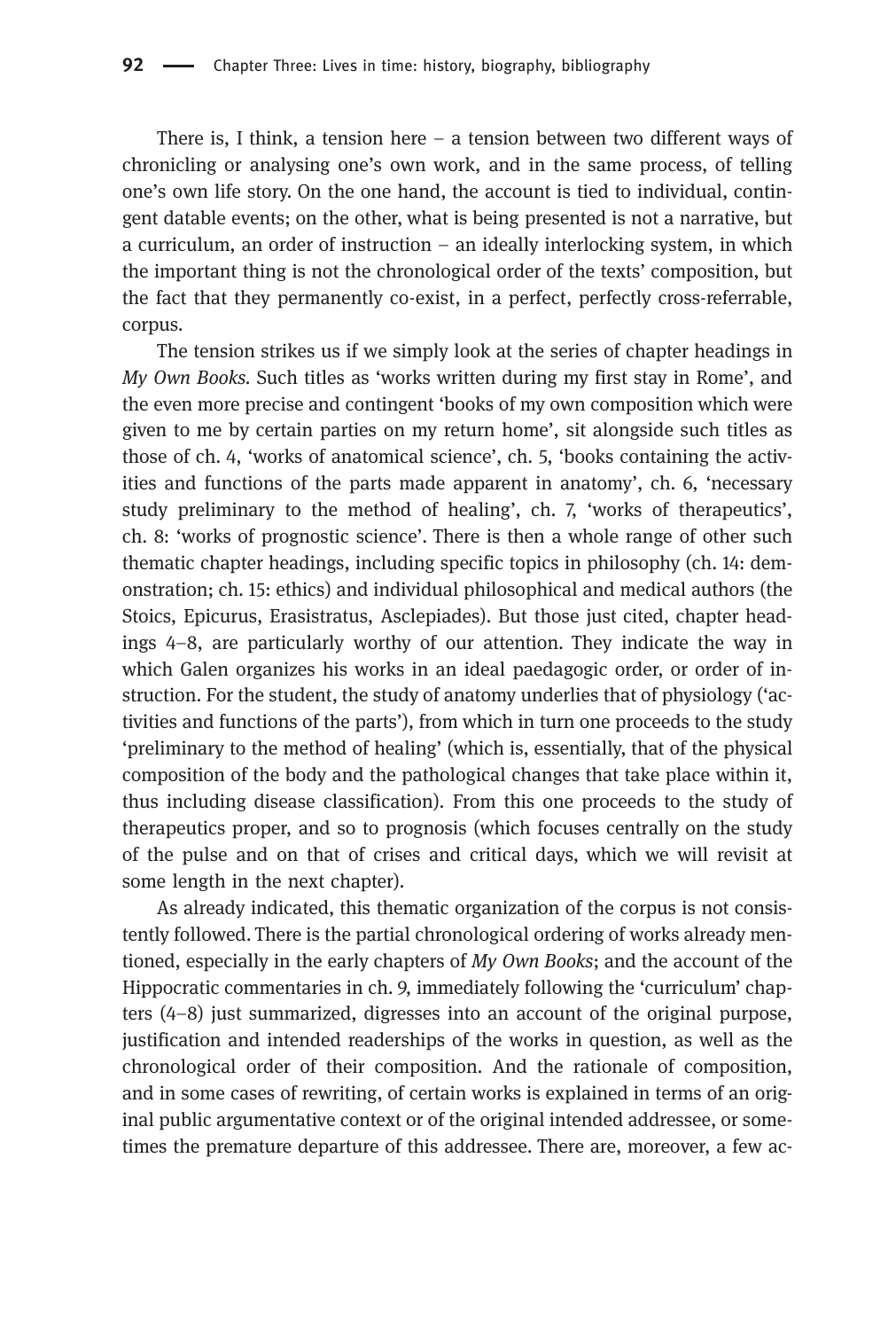tual titles of (lost) works which are tied to particular, more or less datable, events, although these are very much the exceptions.<sup>41</sup>

It should be noted, too, though the point cannot be explored here in detail, that there is a further tension: that between Galen's sense of the validity and solidity of his corpus as a paedagogic resource, and the repeated claims that he originally intended nothing for public distribution, that his works were distributed against his better judgement, and often written, again reluctantly, at the behest of friends or students.<sup>42</sup>

There is, then, some toing and froing between a chronological and contingent account and a thematic one. But the thematic one dominates; and, more than that, the notion of an ideal order of medical instruction, of which Galen's own works are the ideal instantiation, is central to Galen's view of his works, far beyond the account given in  $My$  Own Books. There is, indeed, a work specifically entitled The Order of My Own Books, which again presents his works as constituting such a curriculum (although, in fact,  $My$  Own Books in several ways presents a clearer and fuller picture of this). But beyond these works of auto-bibliography, and indeed permeating his writings quite generally, we find a wealth of forward and backward references, which betoken the same fundamental Galenic sense of a stable and abiding corpus of his own works.

It will be worth our while to consider these cross-references in a bit more detail.What does it mean when an ancient author says, 'as we shall discuss in work X', or 'as was stated in work Y'? The obvious interpretation, from a modern perspective, might be a straightforward chronological one: work X has not yet been written, while work Y has. But this obvious interpretation may hide a more complex reality. Texts in the ancient world were, to a large extent, orally composed; technical medical treatises in particular may have an original context of oral instruction, of which the text which we have now is the written record or final version; texts could exist in a provisional form, distributed perhaps to a smaller inner circle, before reaching the stage of final 'publication' (itself not a straightforward concept in Graeco-Roman culture). Galen in fact gives us detailed evidence of all these processes, in the context of his own work.

<sup>41</sup> Most notably, 'things said in public in the time of Pertinax', where, without further information, both the nature of the things said and the rationale for placing them under this particular heading must remain matters of speculation. Such a title as 'the discourse with Bacchides and Cyrus in the villa of Menarchus' is also one tied to a datable event, albeit only datable, presumably, to those in a small circle of acquaintances.

<sup>42</sup> For analysis of Galen's self-presentation of his life and works, and of this apparently contradictory position, see Boudon-Millot (2009); Vegetti (2013): 31–52.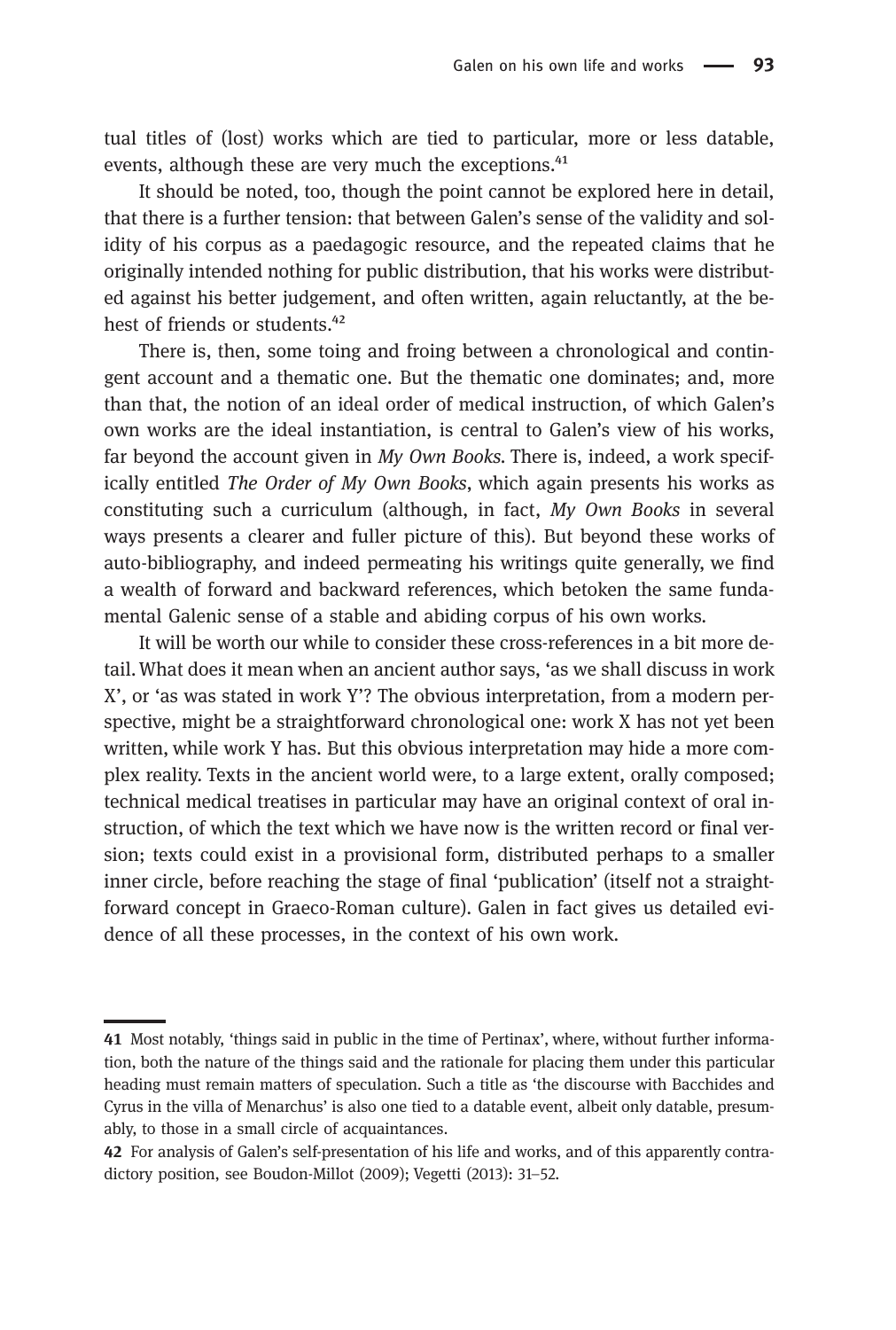A forward reference to another text, of the form just mentioned, could also be taken as a reference to an existing work: it could be saying, in effect: we shall discuss this when we get to that point in the lecture course. At the very least, it indicates the existence of the work in outline, in planned form. Some of Galen's cross-references are ambiguous as to whether they indicate a particular work in which something has already been written, or rather define a separate subject area, the fact that this belongs to a different discussion. And, certainly – something that has provided a headache to those scholars who have struggled through this thorny terrain – the chronological picture arising from the totality of backward and forward cross-references is not a consistent one. Close analysis of all such references will lead to the conclusion that the same work is situated both in the past and in the future, with respect to a particular other work. The picture that emerges is, at the very least, one of texts existing in provisional form, and liable to constant updating (such cross-references can, of course, easily be added in the process of fairly superficial revision). One might, more strongly, be tempted to say that chronological future and past are not what are centrally at issue in such references; rather, these are a set of internal cross-references to a body of work conceived as existing trans-temporally.

And yet, linear biography is important too. Both in  $My$  Own Books and elsewhere, most notably in *Prognosis*, *Affections and Errors of the Soul* and  $-$  in relation to his anatomical education – Anatomical Procedures, Galen outlines the crucial moments and phases of his early education, in both philosophy and medicine. In his conception of his own biography, those developmental phases are essential in order, in a sense, to justify what follows. And there is a point to be considered here, perhaps also of wider interest for the construction of ancient biographies, and certainly of potential relevance to our discussion in the previous chapter of the conceptual division of life spans. For – whether by chance or not – at least two of the moments that Galen identifies as crucial turning-points in his own development coincide with ends of hebdomads.

It is on the completion of his fourteenth year, Galen says, that he 'began to attend the lectures of philosophers of my home city'.<sup>43</sup> That may indeed – as indicated by our previous discussion – be the normal age at which such 'secondary', or more specialized, school education would be expected to begin; in any case, it is one of the few actual chronological ages that Galen mentions in relation to his own biography. If we move, then, to the end of the fourth hebdomad, the completion of his 28th year, we already noted, in the previous chapter, that Galen marks this out as a turning-point in terms of his own personal health. But

<sup>43</sup> Affections and Errors 1.8, 28 De Boer (V.41 K.).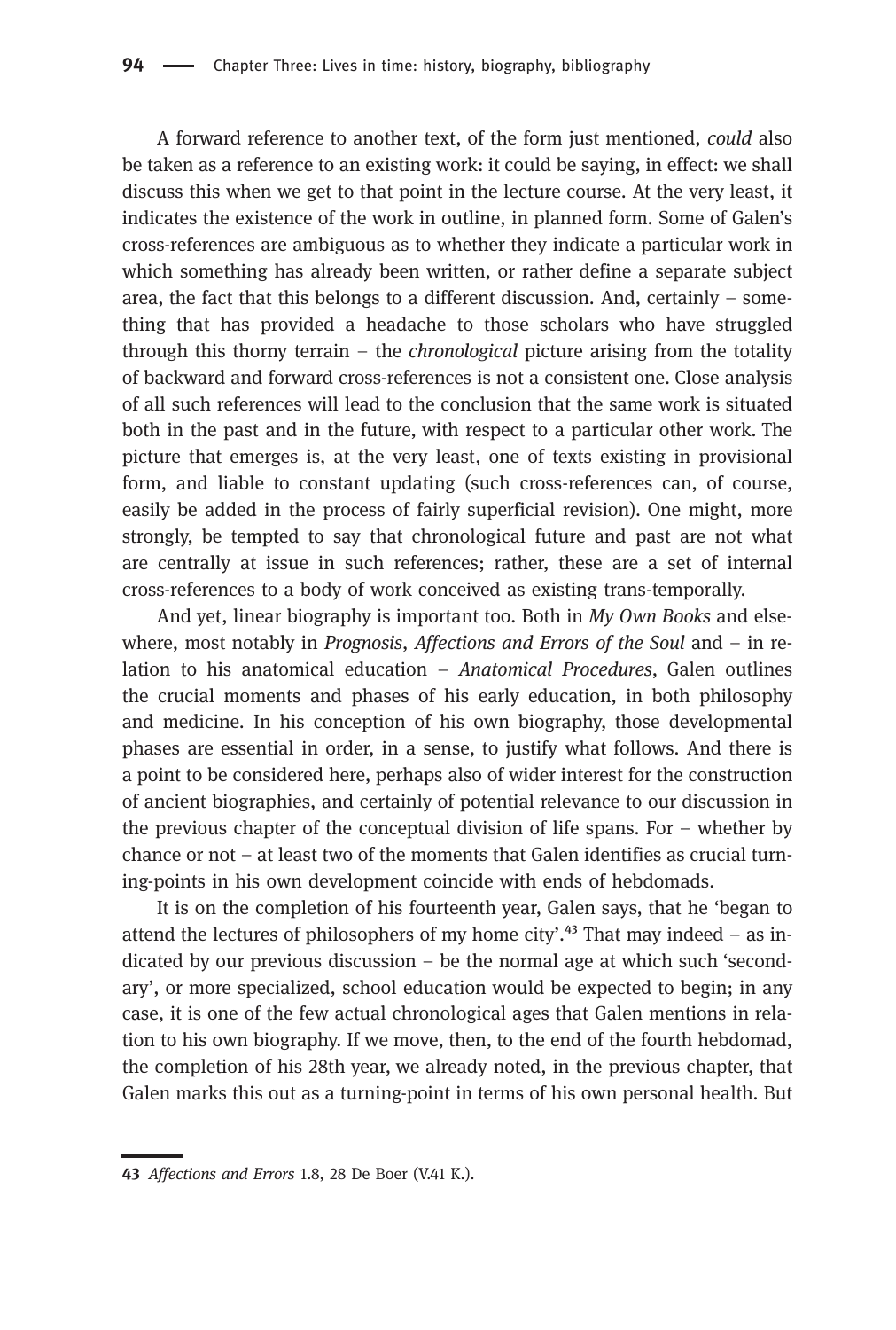it coincides with a turning-point in his career, too. At the end of his 28th year, Galen had just finished a study tour, to Smyrna, Corinth and Alexandria, during which he acquired the basics of his anatomical and medical knowledge. At this point he returned to his home town and received his first appointment, as official doctor to the gladiators. The coincidence between the date of this appointment and the turning-point in his health has been noted in previous scholarship.<sup>44</sup> For it is not just his adoption of a more appropriate health regime that Galen dates to this moment; it is also a dramatic intervention by his patron god, Asclepius, who saved him from a potentially fatal abscess.<sup>45</sup>

What has not been noted, however, is the coincidence between both these events – the completion of studies and commencement of career, on the one hand, and the divine intervention and transformation of health, on the other – with that precise hebdomadic moment, the end of his 28th year.

Other transitions and developments in Galen's life, on his own account, are in general not linked with precise ages or dates, and where they are, the significance is less obvious than that of the ages considered above. It is, however, worth noting a couple of events which Galen does tie to a particular age. Galen dates his return to Rome to the end of his 37th year. That is simply a contingent date, of no theoretical significance; but it is important to note what is being emphasized here. Galen has reached the age of maturity; the context of his mention of his 37th year is the reference to – and implied apology for – a number of works written *before* that, at a much earlier date, by implication at an age of immaturity. Even more specifically, he connects the limitations of a particular work with the fact that he was 'still quite young, in my 34th year', when he wrote it. It may be an overreading to insist on the hebdomadic date of 35 as in some way implied here, between Galen's period of still imperfectly educated adulthood and that of his full intellectual maturity. But certainly some such boundary is being drawn between works produced at the earlier periods, before the beginning of his second stay at Rome, and those which follow.

And – in a way related to both that point and one considered in the previous chapter, namely the greater vagueness that inevitably attends the division of lifespans in their *later*, as opposed to *earlier* phases – when we move into later phases of Galen's life and literary output, there are no such clear markers or watershed moments. What we know of the relative date of Galen's works – those earlier ones aside – is what can be deduced on the (problematic, as already dis-

Pietrobelli (2013): 117.

<sup>45</sup> My Own Books 3, 142 Boudon-Millot (XIX.18-19 K.); cf. Bloodletting against Erasistratus 4 (XI.314–15 K.).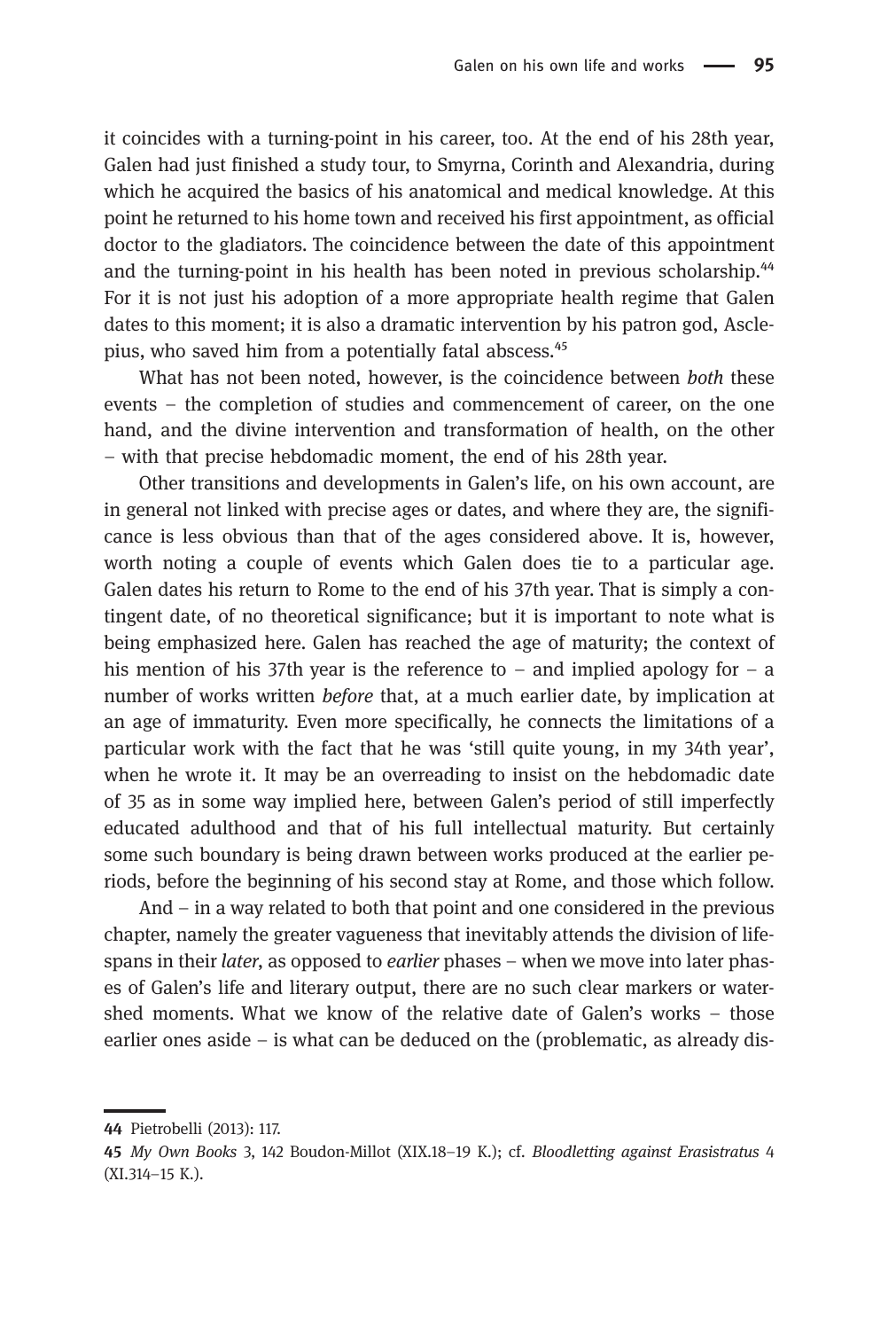cussed) basis of cross-references, on the one hand, and on that of very occasional references to datable or roughly datable events – Marcus Aurelius' absence from Rome (169–76), the fire in the Roman forum (192), the Antonine plague (much less definite) – on the other. The entire period from his late thirties onward, is presented, in an undifferentiated way, as that of his intellectual and medical maturity.

And this is the period of the vast majority of his writings. There is a point of importance to be considered here – a crucial point of difference, indeed, between this ancient approach to literary or intellectual biography and those which tend to dominate in modern scholarship. For what is *not* present, either explicitly or by implication, in Galen's autobiography or auto-bibliography is a developmental account of his works. Modern scholarship is constantly exercised to produce such accounts, to find internal, and where possible external, justification for it in the works of an author. Galenic scholarship has been far from immune from the tendency. And such development accounts are remarkably resistant to counter-arguments or methodological criticisms pointing to either the poverty of evidence supporting them or the strong risk of circularity that they run.<sup>46</sup>

Of course, it is open to modern scholars to argue for such developmental differences within the work of an author, if and when they find plausible evidence for it. Apart from the contingent fact, however, that the overwhelming majority of Galen's works were written after the age of 40, we should also consider, as it were, the more methodological or ideological consideration: such a developmental analysis is foreign to the perceptions of the ancient literary or intellectual biography itself. Apart from the few half-apologies for slightly immature works of his youth, already mentioned, Galen very rarely gives an example of a scientific or philosophical question on which he has actually changed his mind.<sup>47</sup> Otherwise, there is nothing that suggests that the body of work should be understood – at least in Galen's own self-conception – other than as a coherent system. In

<sup>46</sup> One thinks here of the methodological problems that attend developmental accounts of Plato's work. In the case of Galen, a strong developmental account was first advanced by Moraux (1984), focussing on The Soul's Dependence on the Body as the late culmination of his philosophical thought on the soul. Although, as I have argued elsewhere (2013), internal evidence of a significant difference in position between this work and others is at least highly questionable, and external evidence of its extreme lateness in Galen's output is non-existent, the view of this text as 'late', or even as written towards the end of Galen's life, has become firmly lodged in modern scholarship.

<sup>47</sup> Such a case – perhaps unique – is his account, in *The Shaping of the Embryo*  $(3, 66$  Nickel, IV.663–4 K.) of his change of view on the order of formation of organs in the embryo since he wrote his earlier work, Semen.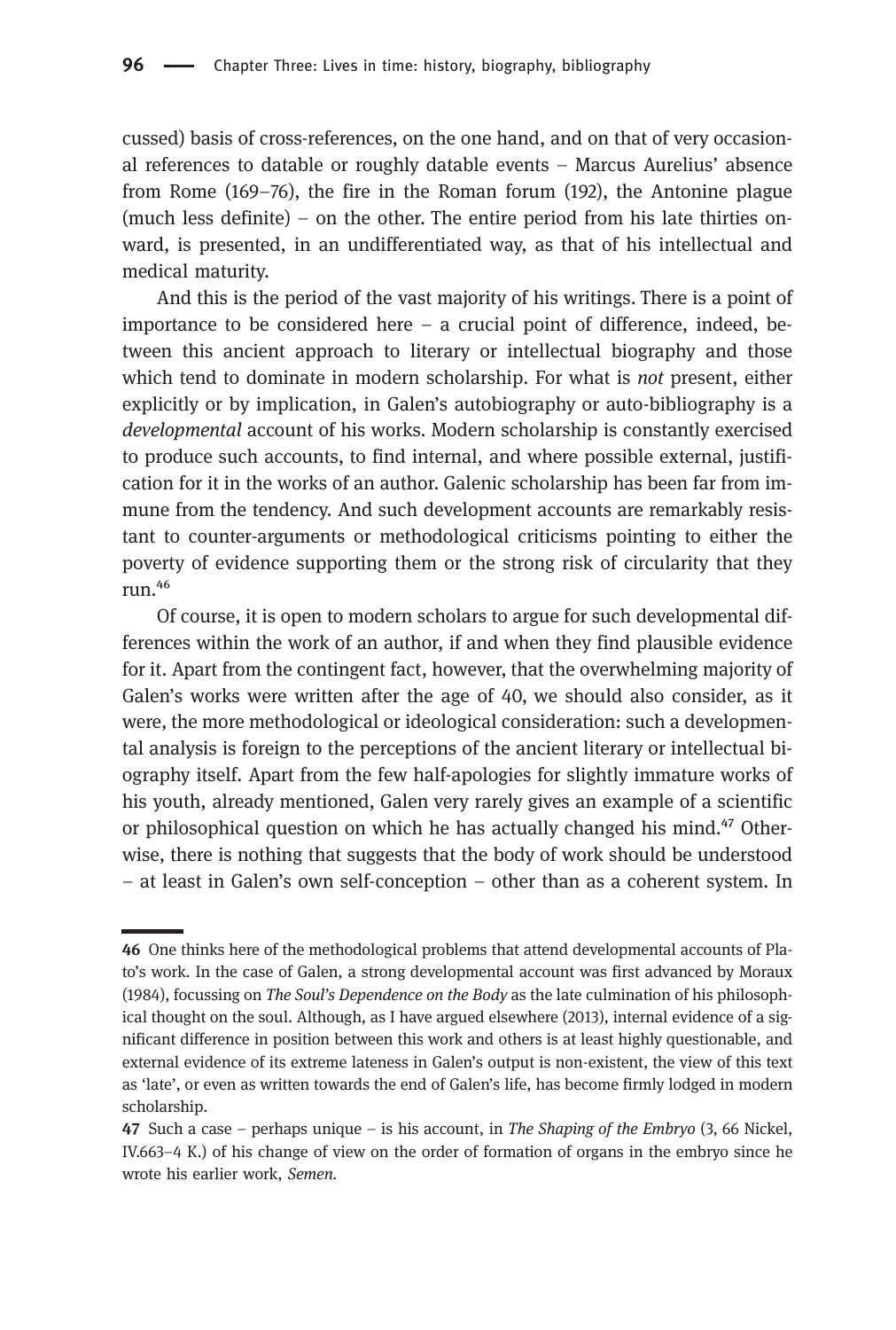terms of the planning and conceptualization of later work, equally, there is nothing that suggests the notion of a career path involving fundamental differences in direction or intellectual emphasis or interest over time.<sup>48</sup>

Let me add, as a coda, a final consideration of some relevance to both the questions just considered, that of the chronological vagueness of Galen's autobiographical remarks about his own later life, and that of the possibility or not of dating his works sequentially. This final consideration concerns the plague, already touched on the previous chapter. On the one hand, we saw how his references to it are strikingly imprecise and open-ended (above, pp.  $61-2$ ): we have the sense of an ongoing event, or one which even if concluded had no clear or recorded moment of its ending. Such writing seems, in a way, of a piece with what has been said above about the absence of clear defining moments in Galen's later, as opposed to his earlier and formative, life. If the plague has definitively come to an end in Galen's lifetime, he does not mention that, nor regard that ending as a moment of significance or watershed in his own later life – let alone give us some other identifiable external event, by which that moment could be fixed.

It is rather paradoxical, then, that the plague has sometimes been claimed in previous scholarship as just such a watershed, to be used to assist in the dating of Galen's works, since it is, in fact, one of the few events external to his own life and medical practice that Galen does mention. That is: by using the traditional end date of the Antonine plague in 180 CE, in conjunction with Galen's few references to it as current or recent, scholars hoped to provide an approximate date, or more often a terminus post quem, for the works in which those references occur.<sup>49</sup> Since, however, those references themselves are in several cases vague in their temporality, their 'now' indeterminate between present and recent past, and since, moreover, modern scholarship has moved away from that

<sup>48</sup> Of course, that is not to say that Galen has no concept of *finding more time* for particular projects at different times, nor indeed to say that a different focus or range of intellectual interests may arise from the concentration on such projects. In this context, we may – albeit speculatively – point to the ethical works, and also much of the pharmacological work, and perhaps some of the Hippocratic commentaries, as being a late-life project, for which time was found after the completion of the works of core curriculum, and perhaps even after retirement. (Relevant here is Galen's remark that he will complete his project of Hippocratic commentary writing, 'if I live', The Order of My Own Books 3, 98 Boudon-Millot (XIX.57 K.), although the date of this remark is not certain.) It should, however, be emphasized that such a periodization is indeed speculative, and that the crucial difference between these works and those of the core curriculum remains precisely that – the thematic or conceptual one.

<sup>49</sup> See Bardong (1942), drawing on the earlier work of J. Ilberg.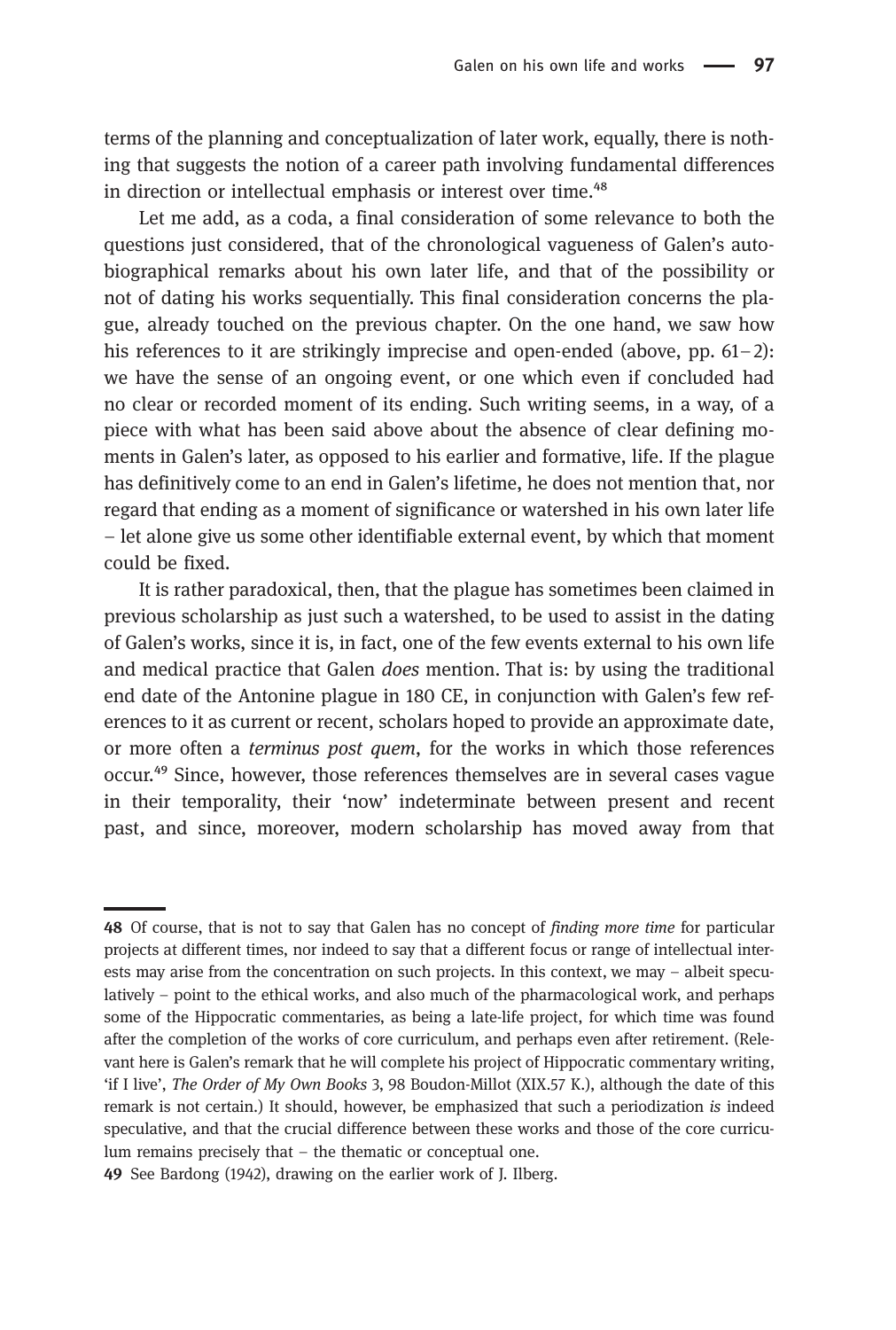clear end date of 180, such use of the plague as a clear demarcator for biographical or bibliographical purposes seems doomed.<sup>50</sup>

We are left, then, with the former perception, that Galen's writing about the plague contributes to the unstructured, open-ended nature of his chronicling of the events of his mature life, largely devoid of clear markers or turning-points.

# A parallel biography: Porphyry's Life of Plotinus

Our focus in this account of ancient intellectual bio-bibliography has been on Galen. This has been determined partly by reasons of space, and partly by the paucity of other closely parallel accounts – accounts, that is, from a similar period, which also discuss an intellectual's life history, and literary output, in detail. One such parallel, however, does suggest itself – that of Porphyry's Life of Plotinus, and it may be worth pointing to some analogies and disanalogies.

Of course, further such analogies could be made with a range of other biographical writings of the imperial period; any such broad survey is beyond my scope here. One thinks in particular of Plutarch's parallel-lives project, which is at once chronologically contingent and trans-temporal in its nature. It is hoped, however, that the case study here offered of Galenic autobiography, in conjunction with the parallel case of Porphyry, highlights some significant trends, and may be suggestive for future directions.<sup>51</sup>

Here, too, I shall argue, we find a tension between a contingent historiography, on the one hand, which ties the events and the writings of the subject's life to particular events, encounters and regnal periods, as well as providing contextual details of the original circumstances and peculiar context of a work's composition, preparation, or circulation, and a transtemporal one, on the other hand, considering the literary outcome of these contingent events and encounters as a solid and thematically interlocking corpus, communicating beyond its own time and, indeed, of eternal value.

<sup>50</sup> On both the chronology of the plague and Galen's references to it, see Flemming (2019), who remarks that 'outbreaks certainly continued … for decades thereafter' [sc., after the outbreaks of the 160s], and that the plague remains 'a feature of his writing at least into the 190s' (224). 51 Temporal attitudes in a range of ancient authors are explored in de Jong and Nünlist (2007). In his account of Philostratus' temporal narratives,Whitmarsh (2007) also suggests a fundamental dichotomy, namely one between 'regular' and 'paradigmatic' time (the former strictly chronological, the latter isolating especially important events). Such a dichotomy, while distinct from that which I suggest here in my analysis of Galen and Porphyry, perhaps functions in a somewhat parallel manner in the organization of and approach to events.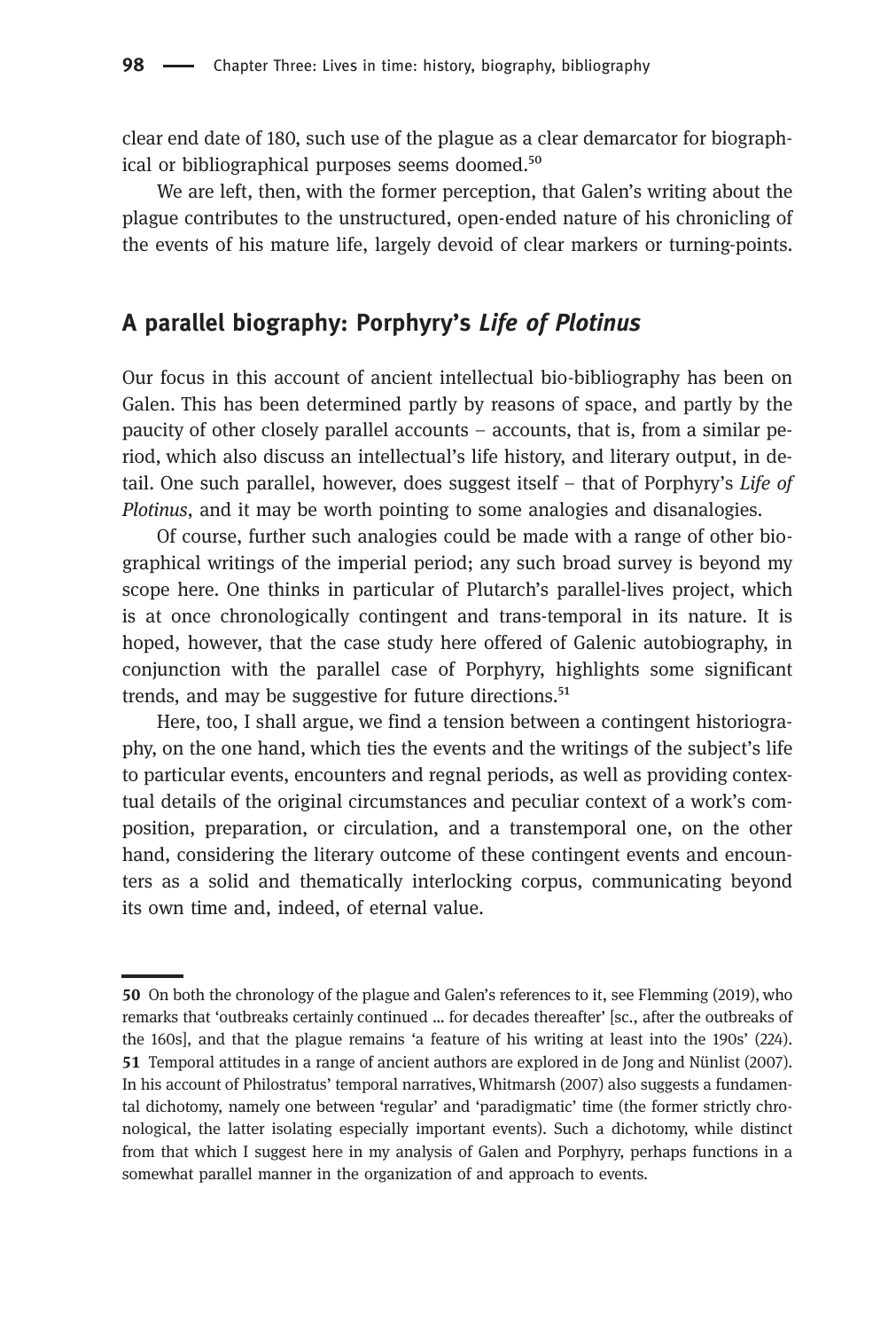We may also point to some other common features of the ancient biographical project, especially in the way that divine favour intrudes into the narratives – albeit in very different contexts in the two cases – again in a sense taking us beyond normal time. Just as Asclepius' intervention shows his favour to the subject in Galen's own account of his early life, in the context of a delivery from death, so divine favour is shown to Plotinus by (among other things) the sudden appearance and disappearance of a snake, which by contrast indicates his auspicious delivery to death. (There is of course a disanalogy here too, both because the narration of a life by a disciple gives much greater scope for hagiography, and because Plotinus is in the nature of his perceived philosophical persona closer to the divine and a more likely subject for such theologically-based incidents.)

We encounter some difficulties at the outset. Plotinus himself is presented as, for philosophical reasons, resistant to the discussion of his own biography, especially details of birth and early life, including his precise birthday and birth date. (As if to counteract this reluctance, Porphyry seems exercised to produce a series of precise dates for moments in the master's life – his birth, his settling in Rome, his first writings.) Moreover, Plotinus, as a profoundly atypical student of philosophy, and, more generally, exemplar of Greek culture, bypasses the normal earlier developmental stages, and is certainly not undertaking philosophical studies at the age of 14; it seems dubious, too, whether any particular significance is to be attached to the specification of the 28th year as that in which Porphyry says that he *did* first turn to philosophy.

There are, I would suggest, just two main parallels between the presentation of Plotinus by Porphyry and Galen's self-presentation; but they are significant. First, Plotinus – even more so than Galen – goes through a variety of life experiences, travels and studies, and has reached late adulthood, before he writes anything. This is a biographical world where maturity is valued; there is no role for precocious genius. Secondly, and relatedly, his reluctance to write, the sense that he has to be persuaded to do so in some ways against his better judgement, is emphasized – emphasized by Porphyry in his account of Plotinus even more strongly than it is by Galen in his own case. The reasons for the reluctance are somewhat different within the two biographies, but there is a connection in both cases to the risks attendant on sending one's thoughts or writings into the world to be distorted and misunderstood.

Most crucially, Plotinus writes – or rather dictates – nothing before the age of maturity, and there is little sense that one should look for an internal development to the writings. Porphyry recounts that Plotinus moved to Rome at the age of forty, after his years of study with Ammonius and his expedition eastwards in the army of the emperor Gordian, and that for ten years he lectured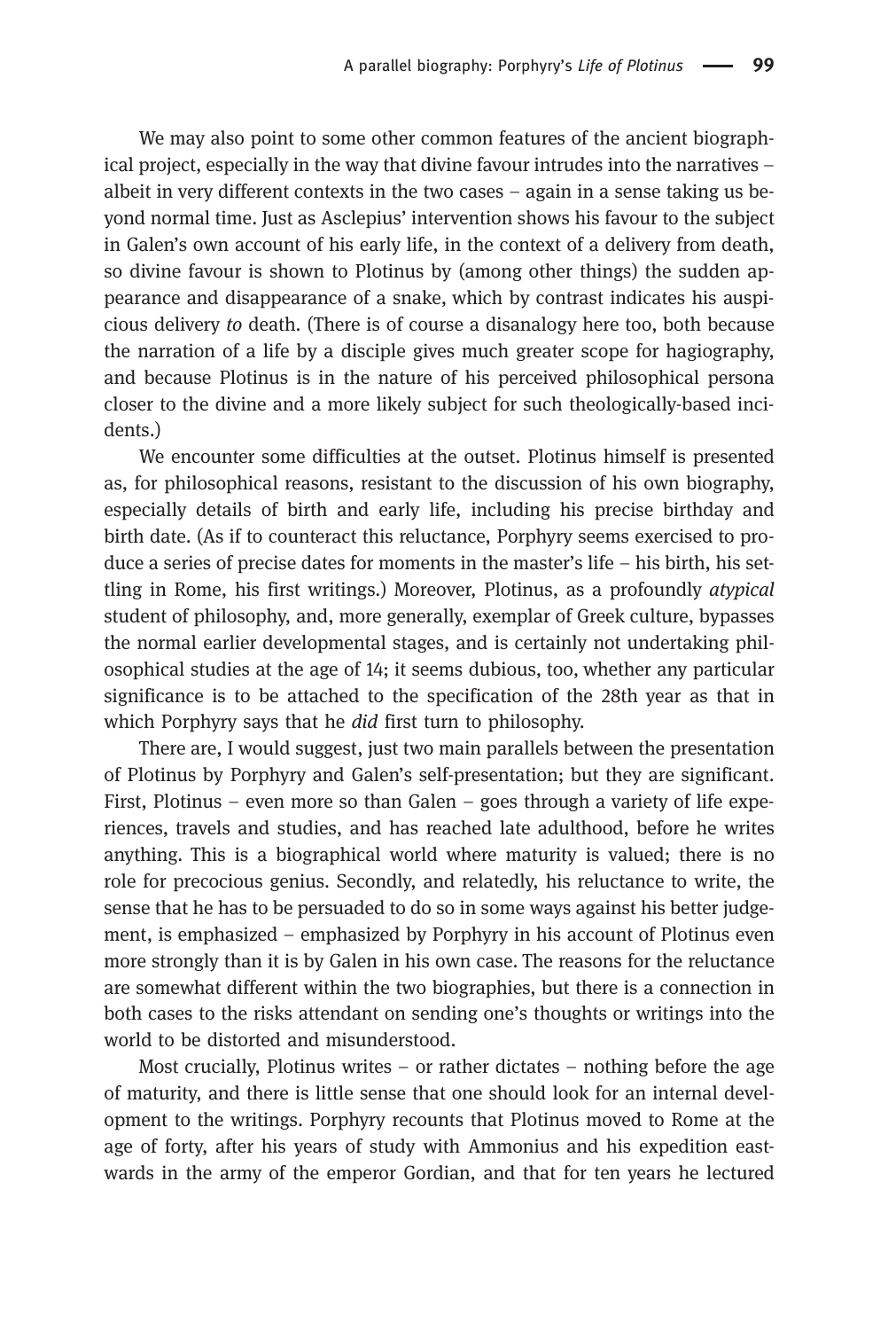and communicated within a small circle while writing nothing. He thus wrote his first essays around the age of 50; but even when Porphyry arrived nine years later, he had only written the first 21.

When it comes to the account of those writings themselves, it is indeed interesting to compare the interplay of chronological and thematic considerations here with that found in Galen. At their first mention in the Life (4–6), Porphyry lays out the writings chronologically, adding such attendant background considerations as Porphyry's presence or absence at the time, and the ruling emperor; again we get, as with Galen, a sense of the occasional and context-specific nature of their original composition. Yet, as is well known, Porphyry had the responsibility for the edition of Plotinus' works, whereby he organized them, on thematic lines, into the 'Enneads' known to us today, in a way which obscures both relative chronology and original context. And there is no suggestion in the Life that such a chronology should be regarded as significant for philosophical content. Porphyry does, however, make a division into three phases, which differ in terms rather of *strength of capacity –* according to whether Plotinus was in his early manhood, his vigorous prime, or a state of bodily decline. The first essays were written 'in his first life stage (hēlikia)', the second, main set when he was 'in his prime', the last when he was 'worn down by his body' (6).

The mention of the 'first life stage' and 'prime' here are striking, and take us back to the discussion of the previous chapter. Yet we observe that their appearance here cannot correspond to any normal understanding of human biology. No traditional, let alone medical, division of life stages of the sort that we have considered would have a man entering the prime at the age of 59; and the terminology of 'first life stage' for the ten years before that is also, in normal terms, bizarre. What we seem to have is a philosophically specific – perhaps even Plotinus-specific – notion of the age of maturity. It is, however, possible to relate it to a remark Galen makes, about the psychic powers continuing or increasing in excellence at a later period, while the physical ones are in decline (see above, p. 50 with n. 35). The last few years of Plotinus' life, however, are considered ones of a partial intellectual deterioration.

But in spite of this acknowledgement of a bodily and intellectual increase and diminution in energy, what is emphasized, again, is the maturity acquired before the writing project, on the one hand, and the coherence, the fundamentally atemporal nature, of the written work, on the other.

The tension between a chronological account, beset with contingent details of emperors, students, personal events and encounters, and physical challenges, and the atemporal solidity – the eternal validity – of the corpus, runs through the two works, Galen's autobiography and Plotinus' biography, in different